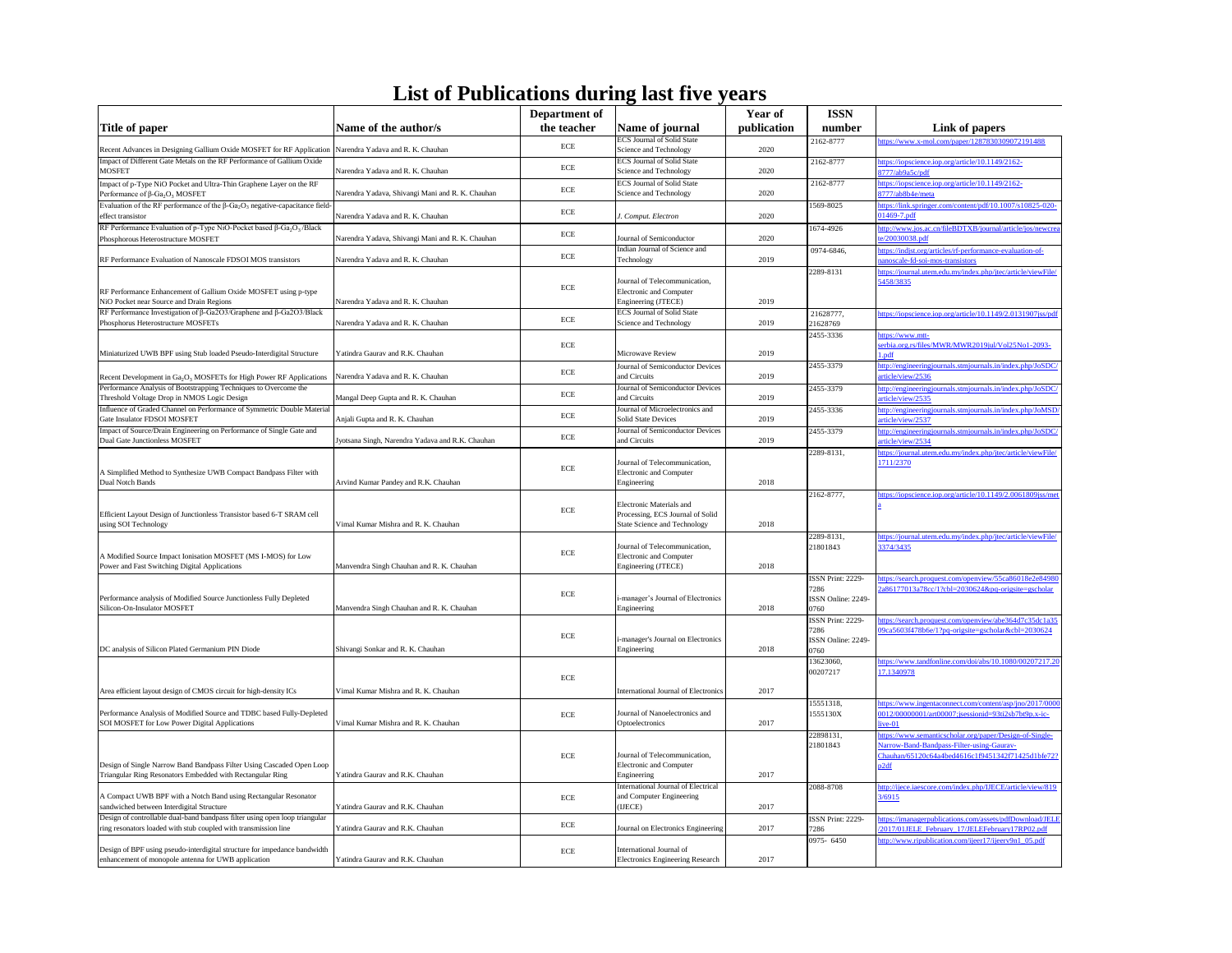| 1469-0268                    | https://www.ripublication.com/ijcir17/ijcirv13n2_14.pdf                                                         |
|------------------------------|-----------------------------------------------------------------------------------------------------------------|
|                              |                                                                                                                 |
|                              |                                                                                                                 |
| 2277-5102 (print),           | https://search.proquest.com/docview/1920554312?pq-                                                              |
| 2277-5242<br>(online)        | origsite=gscholar&fromopenview=true                                                                             |
|                              |                                                                                                                 |
| print:0268-3768              | https://www.ijamt.com/uploads/34/2263_pdf.pdf                                                                   |
| web:1433-3015                |                                                                                                                 |
| ISSN Print: 2229-            | https://imanagerpublications.com/assets/pdfDownload/JELE<br>/2017/01JELE February 17/JELEFebruary17RP06.pdf     |
| 7286<br>ISSN Online: 2249-   |                                                                                                                 |
| 0760                         |                                                                                                                 |
| ISSN: 2157-9326              | https://www.ingentaconnect.com/content/asp/jnan/2016/000                                                        |
| (Print): EISSN:              | 00006/00000003/art00005                                                                                         |
| 2157-9334<br>2277-5242       | https://search.proquest.com/docview/1855755598?pq-                                                              |
|                              | origsite=gscholar&fromopenview=true                                                                             |
|                              |                                                                                                                 |
| 2277-5242                    | https://search.proquest.com/docview/1803218921?pq-                                                              |
|                              | origsite=gscholar&fromopenview=true                                                                             |
| 2277-5242                    | https://search.proquest.com/docview/1803218629?pq-                                                              |
|                              | origsite=gscholar&fromopenview=true                                                                             |
|                              |                                                                                                                 |
| ISSN Print: 2278-            | https://search.proquest.com/docview/1894468417?pq-                                                              |
| 7895                         | origsite=gscholar&fromopenview=true                                                                             |
| ISSN Online: 2320-<br>2335   |                                                                                                                 |
| ISSN Print: 2278-            | https://search.proquest.com/docview/1894468342?pq-                                                              |
| 7895                         | origsite=gscholar&fromopenview=true                                                                             |
| ISSN Online: 2320-           |                                                                                                                 |
| 2335<br>ISSN Print: 2278-    |                                                                                                                 |
| 7895                         | https://search.proquest.com/docview/1894468372?pq-<br>origsite=gscholar&fromopenview=true                       |
| ISSN Online: 2320-           |                                                                                                                 |
| 2335                         |                                                                                                                 |
| ISSN Print: 2278-<br>7895    | https://search.proquest.com/docview/1894468593?pq-                                                              |
| ISSN Online: 2320-           | origsite=gscholar&fromopenview=true                                                                             |
| 2335                         |                                                                                                                 |
| ISSN Print: 2278-            | https://search.proquest.com/docview/1894468113?pq-                                                              |
| 7895                         | origsite=gscholar&fromopenview=true                                                                             |
| ISSN Online: 2320-<br>2335   |                                                                                                                 |
| ISSN Print: 2278-            | https://search.proquest.com/docview/1920553878?pq-                                                              |
| 7895                         | origsite=gscholar&fromopenview=true                                                                             |
| ISSN Online: 2320-           |                                                                                                                 |
| 2335<br>ISSN Print: 2278-    | https://search.proquest.com/docview/1920554428?pq-                                                              |
| 7895                         | origsite=gscholar&fromopenview=true                                                                             |
| ISSN Online: 2320-           |                                                                                                                 |
| 2335                         |                                                                                                                 |
| ISSN Print: 2278-<br>7895    | https://search.proquest.com/docview/1920553826?pq-                                                              |
| ISSN Online: 2320-           | origsite=gscholar&fromopenview=true                                                                             |
| 2335                         |                                                                                                                 |
| ISSN Print: 2278-            | https://search.proquest.com/docview/1920554708?pq-                                                              |
| 7895                         | origsite=gscholar&fromopenview=true                                                                             |
| ISSN Online: 2320-<br>2335   |                                                                                                                 |
| ISSN Print: 2319-            | https://imanagerpublications.com/assets/pdfDownload/JWC                                                         |
| 4839                         | N/2016/01JWCN March 16/JWCNMarch16RP02.pdf                                                                      |
| ISSN Online: 2320-           |                                                                                                                 |
| 2351<br>ISSN Print: 2319-    |                                                                                                                 |
| 4839                         | https://imanagerpublications.com/assets/pdfDownload/JWC<br>N/2016/01JWCN_March_16/JWCNMarch16RP03.pdf           |
| ISSN Online: 2320-           |                                                                                                                 |
| 2351                         |                                                                                                                 |
| 1098-2760                    | https://sci-hub.tw/10.1002/mop.29155                                                                            |
|                              |                                                                                                                 |
| E-ISSN: 2231-5152<br>P-ISSN- | https://www.researchgate.net/publication/283022922_Perfo<br>rmance enhancement of MOS transistor using ge-nano- |
| 2454 - 1796                  | wire hetero junction interband tunnel diode                                                                     |
|                              |                                                                                                                 |

|                                                                                                                          |                                                             |             | International Journal of                                   |      | 1469-0268                          |
|--------------------------------------------------------------------------------------------------------------------------|-------------------------------------------------------------|-------------|------------------------------------------------------------|------|------------------------------------|
| Design of Closed Loop Dual Band Bandpass Filter Using Two Different<br>Size Cascaded Open Loop Triangular Ring Resonator | Yatindra Gaurav and R.K. Chauhan                            | <b>ECE</b>  | Computational Intelligence<br>Research                     | 2017 |                                    |
|                                                                                                                          |                                                             |             |                                                            |      | 2277-5102 (print),                 |
|                                                                                                                          |                                                             | ECE         |                                                            |      | 2277-5242                          |
| Design of close loop dual-band BPF using cascaded open loop triangular<br>ring resonator loaded with open stubs          | Yatindra Gaurav and R.K. Chauhan                            |             | Journal on Communication<br><b>Engineering and Systems</b> | 2017 | (online)                           |
| Design of Triple Band Bandpass Filter using Two Coupled Open Loop                                                        |                                                             |             |                                                            |      | print:0268-3768                    |
| Triangular Ring Resonators Loaded with Stub                                                                              | Yatindra Gaurav and R.K. Chauhan                            | ECE         | <b>IJAMT</b>                                               | 2017 | web:1433-3015                      |
|                                                                                                                          |                                                             |             |                                                            |      | ISSN Print: 2229-<br>7286          |
|                                                                                                                          |                                                             | ECE         | i-manager's Journal of Electronics                         |      | ISSN Online: 2249-                 |
| Performance analysis of different structures of organic solar cells                                                      | Deepti Dhuriya, Brijesh Kumar and R. K. Chauhan             |             | Engineering                                                | 2017 | 0760                               |
| Area Efficient Layout design of CMOS Device for Digital Circuit                                                          |                                                             | <b>ECE</b>  | Journal of Nanoengineering and                             |      | ISSN: 2157-9326<br>(Print): EISSN: |
| Applications                                                                                                             | Vimal Kumar Mishra and R. K. Chauhan                        |             | Nanomanufacturing                                          | 2016 | 2157-9334                          |
|                                                                                                                          |                                                             |             | i-manager's Journal on                                     |      | 2277-5242                          |
| Optimization of Dual-Band BPF using Defected Ground Structure                                                            | Anjali Sachan, Arvind Pandey and R.K. Chauhan               | ECE         | Communication Engineering and<br>Systems                   | 2016 |                                    |
|                                                                                                                          |                                                             |             | i-manager's Journal on                                     |      | 2277-5242                          |
| Compact Dual Port Triple Band MIMO Planar Inverted-F Antenna for                                                         | Rajnish and R.K. Chauhan                                    | ECE         | Communication Engineering and                              | 2016 |                                    |
| <b>Wireless Applications</b>                                                                                             |                                                             |             | Systems<br>i-manager's Journal on                          |      | 2277-5242                          |
| A Modified Rectangular Ring Wideband Monopole Antenna for WLAN /                                                         |                                                             | ECE         | Communication Engineering and                              |      |                                    |
| <b>WiMAX</b> Application                                                                                                 | Poonam Chaurasia and R.K. Chauhan                           |             | Systems                                                    | 2016 |                                    |
|                                                                                                                          |                                                             |             |                                                            |      | ISSN Print: 2278-<br>7895          |
| Design of dual-band bandpass filter using interdigital embedded open loop                                                |                                                             | <b>ECE</b>  |                                                            |      | ISSN Online: 2320-                 |
| triangular resonator loaded with stubs                                                                                   | Yatindra Gaurav and R.K. Chauhan                            |             | Journal on Embedded Systems                                | 2016 | 2335                               |
|                                                                                                                          |                                                             |             |                                                            |      | ISSN Print: 2278-<br>7895          |
| Performance Analysis of Dual Metal Gate Modified Source Fully Depleted                                                   |                                                             | ECE         |                                                            |      | ISSN Online: 2320-                 |
| <b>SOI MOSFET</b>                                                                                                        | Sandeep Tripathi, Vimal Kumar Mishra and R.K. Chauhan       |             | Journal on Embedded Systems                                | 2016 | 2335<br>ISSN Print: 2278-          |
|                                                                                                                          |                                                             |             |                                                            |      | 7895                               |
| Impact of Front and Back Oxide Thickness Variation on Performance of                                                     | Nilesh Anand Srivastav, Vimal Kumar Mishra and R.K.         | <b>ECE</b>  |                                                            |      | ISSN Online: 2320-                 |
| Modified Source FD SOI MOSFET                                                                                            | Chauhan                                                     |             | Journal on Embedded Systems                                | 2016 | 2335<br>ISSN Print: 2278-          |
|                                                                                                                          |                                                             |             |                                                            |      | 7895                               |
| Miniaturized narrow-band BPF using interdigital loaded slow-wave                                                         |                                                             | ECE         |                                                            |      | ISSN Online: 2320-                 |
| resonator                                                                                                                | Arvind Kumar Pandey and R. K. Chauhan                       |             | Journal on Embedded Systems                                | 2016 | 2335<br>ISSN Print: 2278-          |
|                                                                                                                          |                                                             |             |                                                            |      | 7895                               |
| Switchable Filter between Band Pass and Band Stop Responses                                                              | Shivi Batham, Arvind Kumar Pandey and R. K. Chauhan         | ECE         | Journal on Embedded Systems                                | 2016 | ISSN Online: 2320-                 |
|                                                                                                                          |                                                             |             |                                                            |      | 2335<br>ISSN Print: 2278-          |
|                                                                                                                          |                                                             | $\rm ECE$   |                                                            |      | 7895                               |
| Design of microwave bandstop filter with arbitrary reference impedances                                                  | Anuj Kumar Mishra, Arvind Kumar Pandey and R. K.<br>Chauhan |             | Journal on Embedded Systems                                | 2016 | ISSN Online: 2320-<br>2335         |
|                                                                                                                          |                                                             |             |                                                            |      | ISSN Print: 2278-                  |
|                                                                                                                          |                                                             | ECE         |                                                            |      | 7895                               |
| Resonator and stub loaded reconfigurable notched filter for UWB<br>applications                                          | Rupam Srivastava, Arvind Kumar Pandey and R. K.<br>Chauhan  |             | Journal on Embedded Systems                                | 2016 | ISSN Online: 2320-<br>2335         |
|                                                                                                                          |                                                             |             |                                                            |      | ISSN Print: 2278-                  |
|                                                                                                                          | Saurabh Kumar Pandey, Arvind Kumar Pandey and R. K.         | ECE         |                                                            |      | 7895                               |
| Synthesis and design of microwave bandpass filter using coupling matrix                                                  | Chauhan                                                     |             | Journal on Embedded Systems                                | 2016 | ISSN Online: 2320-<br>2335         |
|                                                                                                                          |                                                             |             |                                                            |      | ISSN Print: 2278-                  |
|                                                                                                                          |                                                             | ${\rm ECE}$ |                                                            |      | 7895<br>ISSN Online: 2320-         |
| A bandpass – bandstop reconfigurable filter for wireless applications                                                    | Tulika Sinha, Arvind Kumar Pandey and R. K. Chauhan         |             | Journal on Embedded Systems                                | 2016 | 2335                               |
|                                                                                                                          |                                                             |             |                                                            |      | ISSN Print: 2319-                  |
| A Multiband Slot Antenna with Enhanced Bandwidth for Wi-Max and                                                          |                                                             | ECE         | i-manager's Journal on Wireless                            |      | 4839<br>ISSN Online: 2320-         |
| <b>WLAN</b> Applications                                                                                                 | Tanuj Kumar Gond, R.K. Chauhan and R.K. Prasad              |             | <b>Communication Networks</b>                              | 2016 | 2351                               |
|                                                                                                                          |                                                             |             |                                                            |      | ISSN Print: 2319-                  |
| Design of a C-Shaped Microstrip Antenna with Slotted Patch for Wi-Max                                                    |                                                             | ECE         | i-manager's Journal on Wireless                            |      | 4839<br>ISSN Online: 2320-         |
| and WLAN                                                                                                                 | Abhinav Arya, R.K. Prasad and R.K. Chauhan                  |             | <b>Communication Networks</b>                              | 2016 | 2351                               |
| Miniaturized band-pass filter based on composite right-/left-handed<br>transmission-line unit cell                       | Arvind Kumar Pandey, Yatindra Gaurav and R. K. Chauhan      | ECE         | Microwave and Optical<br><b>Technology Letters</b>         | 2015 | 1098-2760                          |
|                                                                                                                          |                                                             |             |                                                            |      | E-ISSN: 2231-5152                  |
|                                                                                                                          |                                                             | ECE         |                                                            |      | P-ISSN-                            |
| Performance Enhancement of MOS Transistor using Ge- Nano-wire Hetero<br>junction Interband Tunnel Diode                  | Vimal Kumar Mishra and R. K. Chauhan                        |             | <b>IJAER</b>                                               | 2015 | 2454 - 1796                        |
|                                                                                                                          |                                                             |             |                                                            |      |                                    |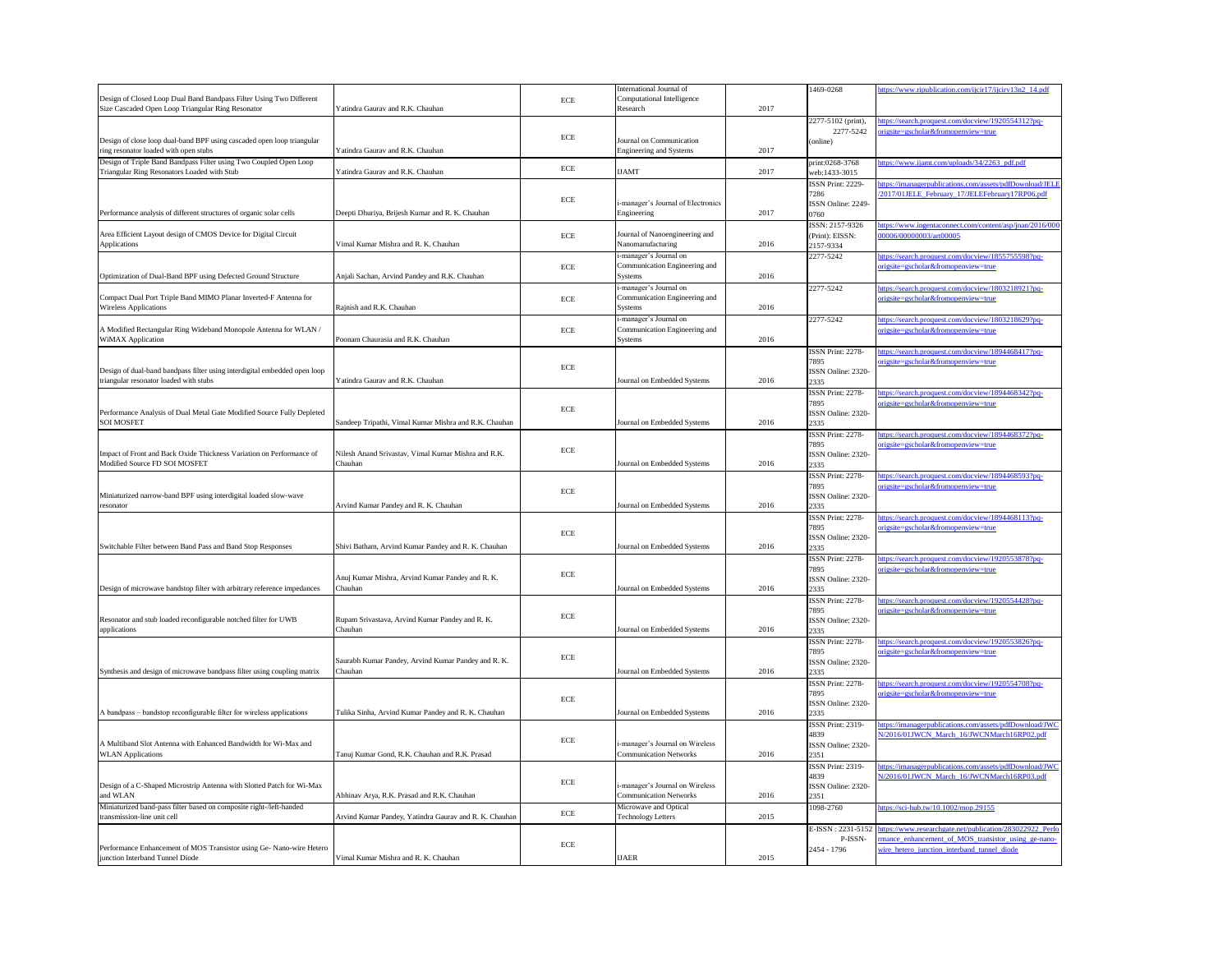| 2277-5242<br>https://search.proquest.com/docview/1767086413?pq-<br>origsite=gscholar&fromopenview=true<br>2277-5242<br>https://imanagerpublications.com/index.php/article/3338<br>https://search.proquest.com/docview/1717515017?pq-<br>2277-5242<br>origsite=gscholar&fromopenview=true<br>2277-5242<br>https://search.proquest.com/docview/1702050746?pq-<br>origsite=gscholar&fromopenview=true<br>2321-0613<br>http://www.ijsrd.com/articles/IJSRDV3I60630.pdf<br>1098-2760<br>https://sci-hub.tw/10.1002/mop.31812<br>1098-2760<br>0332-1649<br>https://sci-hub.tw/10.1108/compel-12-2017-0546<br>1098-2760<br>https://sci-hub.tw/10.1002/mop.31592<br>https://link.springer.com/content/pdf/10.1007/s40010-019-<br>2250-1762<br>00631-6.pdf<br>1804-3119<br>http://advances.utc.sk/index.php/AEEE/article/view/2416<br>1098-2760<br>https://sci-hub.tw/10.1002/mop.31296<br>https://link.springer.com/content/pdf/10.1007/s00542-016-<br>1432-1858<br>3120-z.pdf<br>https://sci-hub.tw/10.1002/mop.30911<br>1098-2760<br>1098-2760<br>https://sci-hub.tw/10.1002/mop.29799<br>https://doi.org/10.1142/S0218126619502153<br>1793-6454<br>1804-3119<br>10.15598/aeee.v17i2.3197<br>https://doi.org/10.1016/j.vlsi.2019.11.016<br>0167-9260<br>1793-6578<br>https://sci-hub.tw/10.1142/s0217979219503405<br>1793-6579<br>9219502977<br>1521-4079<br>133<br>https://link.springer.com/content/pdf/10.1007/s11664-017-<br>0361-5235<br>5894-x.pdf<br>https://www.sciencedirect.com/science/article/abs/pii/S092<br>0921-5107<br>1510717302258<br>https://link.springer.com/content/pdf/10.1007/s12648-017-<br>0973-1458<br>0983-5.pdf<br>0925-1030<br>https://link.springer.com/content/pdf/10.1007/s10470-017-<br>$0971-x.pdf$<br>https://link.springer.com/content/pdf/10.1007/s12648-016-<br>0973-1460<br>0938-2.pdf<br>https://sci-hub.tw/10.1016/j.physleta.2016.09.006<br>0375-9601<br>0306-8919<br>https://www.springer.com/journal/11082<br>https://www.osapublishing.org/josab/home.cfm<br>0740-3224 |                                                             |
|----------------------------------------------------------------------------------------------------------------------------------------------------------------------------------------------------------------------------------------------------------------------------------------------------------------------------------------------------------------------------------------------------------------------------------------------------------------------------------------------------------------------------------------------------------------------------------------------------------------------------------------------------------------------------------------------------------------------------------------------------------------------------------------------------------------------------------------------------------------------------------------------------------------------------------------------------------------------------------------------------------------------------------------------------------------------------------------------------------------------------------------------------------------------------------------------------------------------------------------------------------------------------------------------------------------------------------------------------------------------------------------------------------------------------------------------------------------------------------------------------------------------------------------------------------------------------------------------------------------------------------------------------------------------------------------------------------------------------------------------------------------------------------------------------------------------------------------------------------------------------------------------------------------------------------------------------------------------------------------------------------------|-------------------------------------------------------------|
|                                                                                                                                                                                                                                                                                                                                                                                                                                                                                                                                                                                                                                                                                                                                                                                                                                                                                                                                                                                                                                                                                                                                                                                                                                                                                                                                                                                                                                                                                                                                                                                                                                                                                                                                                                                                                                                                                                                                                                                                                |                                                             |
|                                                                                                                                                                                                                                                                                                                                                                                                                                                                                                                                                                                                                                                                                                                                                                                                                                                                                                                                                                                                                                                                                                                                                                                                                                                                                                                                                                                                                                                                                                                                                                                                                                                                                                                                                                                                                                                                                                                                                                                                                |                                                             |
|                                                                                                                                                                                                                                                                                                                                                                                                                                                                                                                                                                                                                                                                                                                                                                                                                                                                                                                                                                                                                                                                                                                                                                                                                                                                                                                                                                                                                                                                                                                                                                                                                                                                                                                                                                                                                                                                                                                                                                                                                |                                                             |
|                                                                                                                                                                                                                                                                                                                                                                                                                                                                                                                                                                                                                                                                                                                                                                                                                                                                                                                                                                                                                                                                                                                                                                                                                                                                                                                                                                                                                                                                                                                                                                                                                                                                                                                                                                                                                                                                                                                                                                                                                |                                                             |
|                                                                                                                                                                                                                                                                                                                                                                                                                                                                                                                                                                                                                                                                                                                                                                                                                                                                                                                                                                                                                                                                                                                                                                                                                                                                                                                                                                                                                                                                                                                                                                                                                                                                                                                                                                                                                                                                                                                                                                                                                |                                                             |
|                                                                                                                                                                                                                                                                                                                                                                                                                                                                                                                                                                                                                                                                                                                                                                                                                                                                                                                                                                                                                                                                                                                                                                                                                                                                                                                                                                                                                                                                                                                                                                                                                                                                                                                                                                                                                                                                                                                                                                                                                | https://onlinelibrary.wiley.com/doi/abs/10.1002/mop.32450   |
|                                                                                                                                                                                                                                                                                                                                                                                                                                                                                                                                                                                                                                                                                                                                                                                                                                                                                                                                                                                                                                                                                                                                                                                                                                                                                                                                                                                                                                                                                                                                                                                                                                                                                                                                                                                                                                                                                                                                                                                                                |                                                             |
|                                                                                                                                                                                                                                                                                                                                                                                                                                                                                                                                                                                                                                                                                                                                                                                                                                                                                                                                                                                                                                                                                                                                                                                                                                                                                                                                                                                                                                                                                                                                                                                                                                                                                                                                                                                                                                                                                                                                                                                                                |                                                             |
|                                                                                                                                                                                                                                                                                                                                                                                                                                                                                                                                                                                                                                                                                                                                                                                                                                                                                                                                                                                                                                                                                                                                                                                                                                                                                                                                                                                                                                                                                                                                                                                                                                                                                                                                                                                                                                                                                                                                                                                                                |                                                             |
|                                                                                                                                                                                                                                                                                                                                                                                                                                                                                                                                                                                                                                                                                                                                                                                                                                                                                                                                                                                                                                                                                                                                                                                                                                                                                                                                                                                                                                                                                                                                                                                                                                                                                                                                                                                                                                                                                                                                                                                                                |                                                             |
|                                                                                                                                                                                                                                                                                                                                                                                                                                                                                                                                                                                                                                                                                                                                                                                                                                                                                                                                                                                                                                                                                                                                                                                                                                                                                                                                                                                                                                                                                                                                                                                                                                                                                                                                                                                                                                                                                                                                                                                                                |                                                             |
|                                                                                                                                                                                                                                                                                                                                                                                                                                                                                                                                                                                                                                                                                                                                                                                                                                                                                                                                                                                                                                                                                                                                                                                                                                                                                                                                                                                                                                                                                                                                                                                                                                                                                                                                                                                                                                                                                                                                                                                                                |                                                             |
|                                                                                                                                                                                                                                                                                                                                                                                                                                                                                                                                                                                                                                                                                                                                                                                                                                                                                                                                                                                                                                                                                                                                                                                                                                                                                                                                                                                                                                                                                                                                                                                                                                                                                                                                                                                                                                                                                                                                                                                                                |                                                             |
|                                                                                                                                                                                                                                                                                                                                                                                                                                                                                                                                                                                                                                                                                                                                                                                                                                                                                                                                                                                                                                                                                                                                                                                                                                                                                                                                                                                                                                                                                                                                                                                                                                                                                                                                                                                                                                                                                                                                                                                                                |                                                             |
|                                                                                                                                                                                                                                                                                                                                                                                                                                                                                                                                                                                                                                                                                                                                                                                                                                                                                                                                                                                                                                                                                                                                                                                                                                                                                                                                                                                                                                                                                                                                                                                                                                                                                                                                                                                                                                                                                                                                                                                                                |                                                             |
|                                                                                                                                                                                                                                                                                                                                                                                                                                                                                                                                                                                                                                                                                                                                                                                                                                                                                                                                                                                                                                                                                                                                                                                                                                                                                                                                                                                                                                                                                                                                                                                                                                                                                                                                                                                                                                                                                                                                                                                                                |                                                             |
|                                                                                                                                                                                                                                                                                                                                                                                                                                                                                                                                                                                                                                                                                                                                                                                                                                                                                                                                                                                                                                                                                                                                                                                                                                                                                                                                                                                                                                                                                                                                                                                                                                                                                                                                                                                                                                                                                                                                                                                                                |                                                             |
|                                                                                                                                                                                                                                                                                                                                                                                                                                                                                                                                                                                                                                                                                                                                                                                                                                                                                                                                                                                                                                                                                                                                                                                                                                                                                                                                                                                                                                                                                                                                                                                                                                                                                                                                                                                                                                                                                                                                                                                                                |                                                             |
|                                                                                                                                                                                                                                                                                                                                                                                                                                                                                                                                                                                                                                                                                                                                                                                                                                                                                                                                                                                                                                                                                                                                                                                                                                                                                                                                                                                                                                                                                                                                                                                                                                                                                                                                                                                                                                                                                                                                                                                                                |                                                             |
|                                                                                                                                                                                                                                                                                                                                                                                                                                                                                                                                                                                                                                                                                                                                                                                                                                                                                                                                                                                                                                                                                                                                                                                                                                                                                                                                                                                                                                                                                                                                                                                                                                                                                                                                                                                                                                                                                                                                                                                                                | https://www.worldscientific.com/doi/pdf/10.1142/S021797     |
|                                                                                                                                                                                                                                                                                                                                                                                                                                                                                                                                                                                                                                                                                                                                                                                                                                                                                                                                                                                                                                                                                                                                                                                                                                                                                                                                                                                                                                                                                                                                                                                                                                                                                                                                                                                                                                                                                                                                                                                                                | https://onlinelibrary.wiley.com/doi/abs/10.1002/crat.201800 |
|                                                                                                                                                                                                                                                                                                                                                                                                                                                                                                                                                                                                                                                                                                                                                                                                                                                                                                                                                                                                                                                                                                                                                                                                                                                                                                                                                                                                                                                                                                                                                                                                                                                                                                                                                                                                                                                                                                                                                                                                                |                                                             |
|                                                                                                                                                                                                                                                                                                                                                                                                                                                                                                                                                                                                                                                                                                                                                                                                                                                                                                                                                                                                                                                                                                                                                                                                                                                                                                                                                                                                                                                                                                                                                                                                                                                                                                                                                                                                                                                                                                                                                                                                                |                                                             |
|                                                                                                                                                                                                                                                                                                                                                                                                                                                                                                                                                                                                                                                                                                                                                                                                                                                                                                                                                                                                                                                                                                                                                                                                                                                                                                                                                                                                                                                                                                                                                                                                                                                                                                                                                                                                                                                                                                                                                                                                                |                                                             |
|                                                                                                                                                                                                                                                                                                                                                                                                                                                                                                                                                                                                                                                                                                                                                                                                                                                                                                                                                                                                                                                                                                                                                                                                                                                                                                                                                                                                                                                                                                                                                                                                                                                                                                                                                                                                                                                                                                                                                                                                                |                                                             |
|                                                                                                                                                                                                                                                                                                                                                                                                                                                                                                                                                                                                                                                                                                                                                                                                                                                                                                                                                                                                                                                                                                                                                                                                                                                                                                                                                                                                                                                                                                                                                                                                                                                                                                                                                                                                                                                                                                                                                                                                                |                                                             |
|                                                                                                                                                                                                                                                                                                                                                                                                                                                                                                                                                                                                                                                                                                                                                                                                                                                                                                                                                                                                                                                                                                                                                                                                                                                                                                                                                                                                                                                                                                                                                                                                                                                                                                                                                                                                                                                                                                                                                                                                                |                                                             |
|                                                                                                                                                                                                                                                                                                                                                                                                                                                                                                                                                                                                                                                                                                                                                                                                                                                                                                                                                                                                                                                                                                                                                                                                                                                                                                                                                                                                                                                                                                                                                                                                                                                                                                                                                                                                                                                                                                                                                                                                                |                                                             |
|                                                                                                                                                                                                                                                                                                                                                                                                                                                                                                                                                                                                                                                                                                                                                                                                                                                                                                                                                                                                                                                                                                                                                                                                                                                                                                                                                                                                                                                                                                                                                                                                                                                                                                                                                                                                                                                                                                                                                                                                                |                                                             |

|                                                                               |                                                         |           | i-manager's Journal on                 |      | 2277-5242     | ttps://search.proquest.c                    |
|-------------------------------------------------------------------------------|---------------------------------------------------------|-----------|----------------------------------------|------|---------------|---------------------------------------------|
|                                                                               |                                                         | ECE       | Communication Engineering and          |      |               | prigsite=gscholar&frome                     |
| A Review on Different Resonator based Microwave Filters                       | Priyanka Srivastava Arvind Kumar Pandey R. K. Chauhan   |           | Systems                                | 2015 |               |                                             |
|                                                                               |                                                         |           | i-manager's journal on                 |      | 2277-5242     | https://imanagerpublicat                    |
|                                                                               |                                                         | ECE       | Communication Engineering and          |      |               |                                             |
| Optimisation of Low Pass Filter Using Defected Ground Structure               | Anjali Sachan and R. K. Chauhan                         |           | Systems                                | 2015 |               |                                             |
|                                                                               |                                                         |           | i-manager's Journal on                 |      | 2277-5242     | nttps://search.proquest.c                   |
| A Multi-Band Trident Shape Microstrip Patch Antenna for GSM and Wide          |                                                         | ECE       | Communication Engineering and          |      |               | origsite=gscholar&frome                     |
| bandApplication                                                               | Rajeewa Kumar Jaisawal, Arvind pandey and R.K. Chauhan  |           | Systems                                | 2015 |               |                                             |
|                                                                               |                                                         |           | i-manager's Journal on                 |      | 2277-5242     | nttps://search.proquest.c                   |
| A Review: Size Reduction in Microstrip Patch Antenna using Defected           |                                                         | ECE       | Communication Engineering and          |      |               | prigsite=gscholar&frome                     |
| Ground Structure                                                              | Rajeewa Kumar Jaisawal, Arvind pandey and R.K. Chauhan  |           | Systems                                | 2015 |               |                                             |
|                                                                               |                                                         |           | International Journal of Scientific    |      | 2321-0613     |                                             |
| A High Speed Full Adder Circuit using 3 Transistor XOR Gates for              |                                                         |           | Research and Development,              |      |               | http://www.ijsrd.com/art                    |
|                                                                               | Richa Barnwal, Vimal Kumar Mishra and R. K. Chauhan     | ECE       |                                        |      |               |                                             |
| Arithmetic Operations of VLSI System                                          |                                                         |           | (IJSRD)                                | 2015 |               |                                             |
| Circularly polarized defected ground stub matching triple band microstrip     |                                                         | ECE       | Microwave and Optical                  |      | 1098-2760     | https://onlinelibrary.wile                  |
| antenna for C and X band applications                                         | K. Srivastava, Brijesh Mishra, A. K. Patel and R. Singh |           | <b>Technology Letters</b>              | 2020 |               |                                             |
|                                                                               |                                                         | $\rm ECE$ | Microwave and Optical                  |      | 1098-2760     | $\frac{8.1}{100}$ attps://sci-hub.tw/10.100 |
| An Ultra-Compact Triple Band Antenna for X/Ku/K Band Applications             | Brijesh Mishra                                          |           | Technology Letters                     | 2019 |               |                                             |
|                                                                               |                                                         |           | International Journal for              |      | 0332-1649     | $\frac{1}{10}$ attps://sci-hub.tw/10.110    |
|                                                                               |                                                         |           | Computation and Mathematics in         |      |               |                                             |
| Anchor Shape Gap Coupled Patch Antenna for WiMAX and WLAN                     |                                                         | ECE       | <b>Electrical and Electronic</b>       |      |               |                                             |
| <b>Applications</b>                                                           | V. Singh, Brijesh Mishra and R. Singh                   |           | Engineering                            | 2019 |               |                                             |
|                                                                               |                                                         |           | Microwave and Optical                  |      | 1098-2760     | https://sci-hub.tw/10.100                   |
| Dual-wideband Semi-circular Patch Antenna for Ku/K Band Applications          | V. Singh, Brijesh Mishra and R. Singh                   | ECE       | <b>Technology Letters</b>              | 2019 |               |                                             |
|                                                                               |                                                         |           |                                        |      |               |                                             |
|                                                                               |                                                         |           |                                        |      | 2250-1762     | nttps://link.springer.com                   |
|                                                                               |                                                         | ECE       | Proceedings of the National            |      |               | $0631 - 6.$ pdf                             |
|                                                                               |                                                         |           | Academy of Sciences, India             |      |               |                                             |
| Gap Coupled H Shaped Antenna for Wireless Applications                        | Brijesh Mishra, V. Singh and R. Singh                   |           | Section A: Physical Sciences           | 2020 |               |                                             |
|                                                                               |                                                         |           |                                        |      | 1804-3119     | http://advances.utc.sk/in                   |
| Gap Coupled Dual Band Petal Shape Patch Antenna for WLAN / WiMAX              |                                                         | ECE       | Advances in Electrical and             |      |               |                                             |
| Applications                                                                  | Brijesh Mishra, V. Singh, and R. Singh                  |           | Electronic Engineering (AEEE)          | 2018 |               |                                             |
| Inverted L-Notch Loaded Hexa Band Circular Patch Antenna for X, Ku/K          |                                                         |           | Microwave and Optical                  |      | 1098-2760     | https://sci-hub.tw/10.100                   |
| <b>Band Applications</b>                                                      | V. Singh, Brijesh Mishra, A. K. Dwivedi and R. Singh    | ECE       | <b>Technology Letters</b>              | 2018 |               |                                             |
| Dual and wide-band slot loaded stacked microstrip patch antenna for           |                                                         |           |                                        |      | 1432-1858     | ttps://link.springer.com                    |
| WLAN/WiMAX applications                                                       | Brijesh Mishra, V. Singh, and R. Singh                  | $\rm ECE$ | Microsystem Technologies               | 2017 |               | $3120-z.pdf$                                |
| A compact UWB patch antenna with defected ground for Ku/K band                | Brijesh Mishra, V. Singh, R. K. Singh, N. Singh and R.  |           | Microwave and Optical                  |      | 1098-2760     | https://sci-hub.tw/10.100                   |
|                                                                               |                                                         | ECE       |                                        | 2017 |               |                                             |
| applications                                                                  | Singh                                                   |           | Technology Letters                     |      |               |                                             |
|                                                                               |                                                         | ECE       | Microwave and Optical                  |      | 1098-2760     | ttps://sci-hub.tw/10.100                    |
| A compact quad-band microstrip antenna for S and C-band applications          | V. Singh, Brijesh Mishra, P. N. Tripathi, and R. Singh  |           | <b>Technology Letters</b>              | 2016 |               |                                             |
| A Low Power, Sub-1V all MOSFET Subthreshold Voltage Reference using           |                                                         | ECE       | Journal of Circuit, Systems and        |      | $1793 - 6454$ | https://doi.org/10.1142/                    |
| <b>Body Biasing</b>                                                           | Pratosh Kumar Pal, and R K Nagaria                      |           | Computers (JCSC)                       | 2019 |               |                                             |
|                                                                               |                                                         |           |                                        |      | 1804-3119     | 10.15598/aeee.v17i2.31                      |
| A Low Power Low Supply MOS-Only Subthreshold Voltage Reference for            |                                                         | ECE       | Advances in Electrical and             |      |               |                                             |
| <b>Wide Temperature Range</b>                                                 | Pratosh Kumar Pal, and R K Nagaria                      |           | Electronic Engineering (AEEE)          | 2019 |               |                                             |
|                                                                               |                                                         |           |                                        |      | 0167-9260     | https://doi.org/10.1016/j                   |
| A Sub-1 V nanopower subthreshold current and voltage reference using          |                                                         | $\rm ECE$ |                                        |      |               |                                             |
| current subtraction technique and cascoded active load                        | Pratosh Kumar Pal, and R K Nagaria                      |           | Integration, the VLSI Journal          | 2019 |               |                                             |
| Electronic and elastic properties of AIIB2IIIC4VI defect-chalcopyrite         |                                                         |           | International Journal of Modern        |      | 1793-6578     | https://sci-hub.tw/10.114                   |
| semiconductors                                                                | S. Chandra, A. Sinha and V. Kumar                       | ECE       | <b>Physics</b>                         | 2019 |               |                                             |
|                                                                               |                                                         |           |                                        |      |               |                                             |
| Structural, electronic and elastic properties of ZnGeN2 against WZ-GaN        |                                                         |           |                                        |      | 1793-6579     | https://www.worldscien                      |
|                                                                               |                                                         | ECE       | International Journal of Modern        |      |               |                                             |
| under different hydrostatic pressures: A first-principle calculations         | S. Chandra and V. Kumar                                 |           | Physics                                | 2019 |               |                                             |
| Second-Order Nonlinear Optical Tensor Coefficients of LiXTe2 (X= Al,          |                                                         | ECE       |                                        |      | 1521-4079     | nttps://onlinelibrary.wile                  |
| Ga, In) Chalcopyrite Semiconductors                                           | V. Kumar and S. Chandra                                 |           | Crystal Research and Technology        | 2018 |               |                                             |
| First-Principles Calculations of the Structural, Electronic, Elastic and      |                                                         |           |                                        |      | 0361-5235     | https://link.springer.com                   |
| Optical Properties of LiGaS2 and LiGaSe2 Semiconductors Under Different       |                                                         | ECE       | Journal Electronic Materials           |      |               |                                             |
| Pressures                                                                     | V. Kumar, S. Chandra and R. Santosh                     |           |                                        | 2018 |               |                                             |
| First-principle calculations of structural, electronic, optical and thermal   |                                                         |           | Material Science and Engineering       |      | 0921-5107     | https://www.sciencedire                     |
| properties of hydrogenated graphene                                           | V. Kumar, R. Santosh and S. Chandra                     | $\rm ECE$ |                                        | 2017 |               | <u> 15</u>                                  |
| Electronic, elastic and optical properties of divalent $(R+2X)$ and trivalent |                                                         |           |                                        |      | 0973-1458     | https://link.springer.con                   |
| (R+3X) rare earth monochalcogenides                                           | V. Kumar, S. Chandra and J. K. Singh                    | ECE       | Indian Journal of Physics              | 2017 |               |                                             |
|                                                                               |                                                         |           |                                        |      |               |                                             |
|                                                                               |                                                         |           |                                        |      | 0925-1030     | https://link.springer.con                   |
| Generation of square and triangular wave with independently controllable      |                                                         | ECE       | Analog Integrated Circuits and         |      |               |                                             |
| frequency and amplitude using OTAs only and its application in PWM            | R. K. Ranjan, K. Mazumdar, R. Pal and S. Chandra,       |           | <b>Signal Processing</b>               | 2017 |               |                                             |
| Optical, elastic and thermal properties of ZB-AlN semiconductor from first-   |                                                         | ECE       |                                        |      | 0973-1460     | https://link.springer.con                   |
| principle calculations                                                        | V. Kumar, Bhanu P. Singh and S. Chandra                 |           | <b>Indian Journal of Physics</b>       | 2017 |               |                                             |
| Second-order nonlinear optical susceptibilities of AIIBVI and                 |                                                         |           |                                        |      | 0375-9601     | https://sci-hub.tw/1                        |
| AIIIBV semiconductors                                                         | V. Kumar, Anita Sinha, B. P. Singh and S. Chandra       | ECE       | Physics Letters A                      | 2016 |               |                                             |
| Parametric Optimization of Single Mode Fiber to Waveguide Coupler using       |                                                         |           |                                        |      | 0306-8919     | nttps://www.springer.com                    |
| <b>Bragg Gratings</b>                                                         | Rukmani Singh, Ritu Raj Singh and Vishnu Priye          | ECE       | <b>Optical and Quantum Electronics</b> | 2019 |               |                                             |
| Ultrahigh - Sensitivity Label - Free Optical Biosensor based on SNROW for     |                                                         |           |                                        |      | 0740-3224     | ttps://www.osapublishi                      |
| <b>Lung Cancer Detection</b>                                                  | Rukmani Singh and Vishnu Priye                          | ECE       | JOSA-B                                 | 2019 |               |                                             |
|                                                                               |                                                         |           |                                        |      |               |                                             |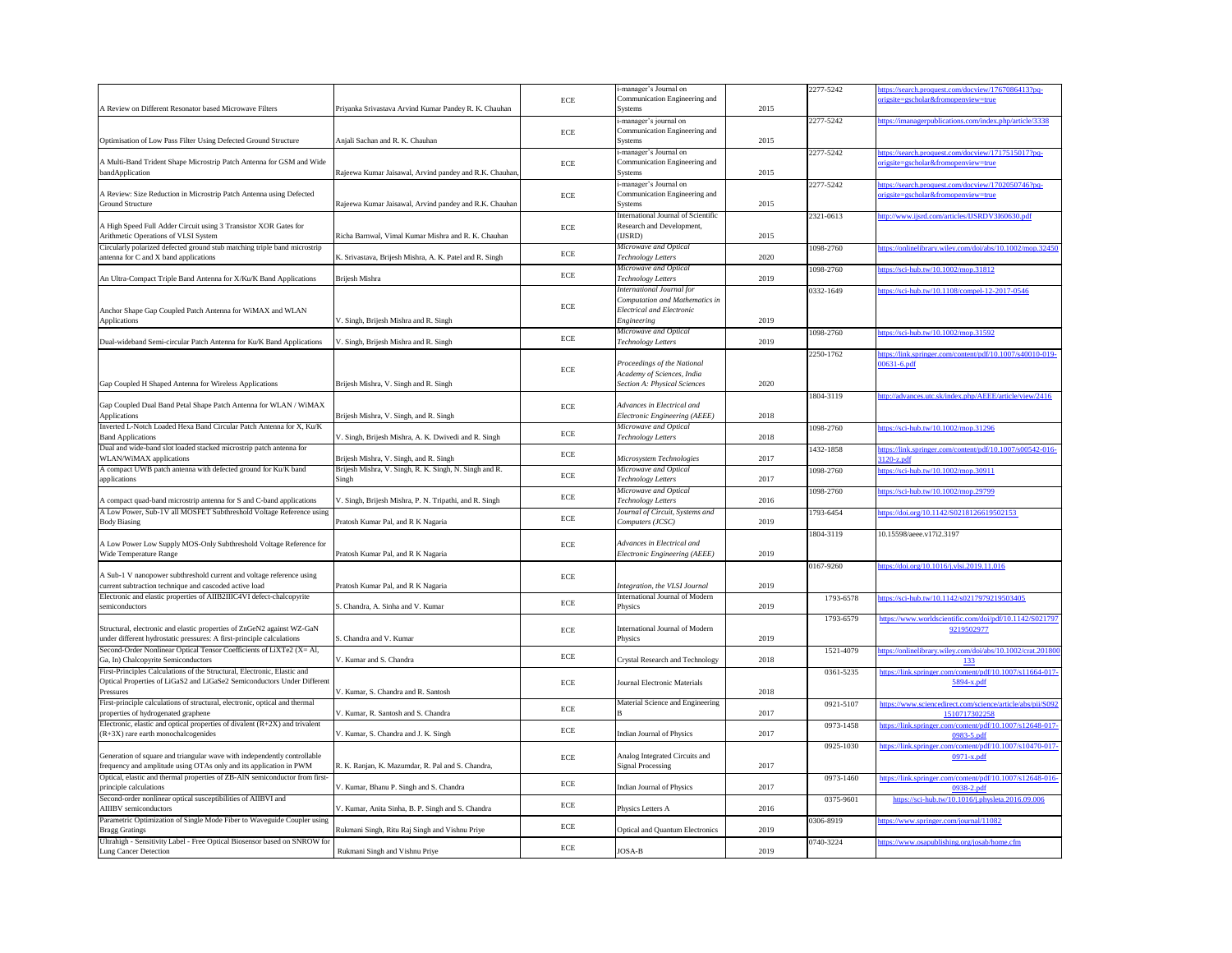| DNA Hybridization Biosensor using Silicon Nanowire PIC Waveguide                                                            | Ritu Raj Singh, Rukmani Singh, Satish Chandra | ECE         | Recent Trends in Sensor Research<br>& Technology                               | 2019 | 2393-8765 |
|-----------------------------------------------------------------------------------------------------------------------------|-----------------------------------------------|-------------|--------------------------------------------------------------------------------|------|-----------|
| Design of 4:2 Energy-Efficient Compressor using Hybrid 1-bit Full Adder                                                     | Dr. Manish Kumar                              | ECE         | Journal of Active and Passive<br><b>Electronic Devices</b>                     | 2020 | 1555-0281 |
| Implementation of Line Codes in Different Platforms                                                                         | Dr. Manish Kumar                              | ECE         | Journal of Active and Passive<br><b>Electronic Devices</b>                     | 2020 | 1555-0282 |
| Effective Circuit Design Methodologies for Standby Leakage Power                                                            |                                               | ECE         | Advanced Science, Engineering                                                  |      | 2164-6635 |
| Reduction                                                                                                                   | Dr. Manish Kumar                              |             | and Medicine                                                                   | 2020 | 2279-543X |
| Performance Analysis of Low Power and High Speed one-bit Full Adder<br>Circuit                                              | P. K. Sharma, and M. Kumar                    | ECE         | International Journal of Scientific<br><b>Research and Reviews</b>             | 2019 |           |
| Design and Performance Analysis of Compressors using Different Logic<br><b>Styles</b>                                       | A. Singh, and M. Kumar                        | ECE         | International Journal of Applied<br><b>Engineering Research</b>                | 2019 | 0973-4563 |
| Design and Fabrication of Hairpin Bandpass Filter with Square Shaped<br>Defected Ground Structure                           | Dr. Manish Kumar                              | ECE         | Journal of Telecommunication,<br>Electronic and Computer<br>Engineering        | 2019 | 2289-8131 |
| A Compact Multiband Dual U- Shaped Monopole Antenna for Wireless<br>Application                                             | Dr. Manish Kumar                              | ECE         | International Journal of Applied<br><b>Engineering Research</b>                | 2019 | 0973-9769 |
| Design and Analysis of Low Power Digital Circuits                                                                           | Dr. Manish Kumar                              | ${\rm ECE}$ | International Journal of Applied<br><b>Engineering Research</b>                | 2019 | 0973-9769 |
| Parallel Coupled Wide Pass-Band Filter with Dual Square Complementary<br>Split Ring Resonator and Defected Ground Structure | Dr. Manish Kumar                              | ECE         | Journal of Telecommunication,<br><b>Electronic and Computer</b><br>Engineering | 2019 | 2289-8131 |
| Design of an Ultra-Wideband Bandpass Filter for Millimeter Wave<br>applications                                             | Dr. Manish Kumar                              | ECE         | Journal of Telecommunication,<br><b>Electronic and Computer</b><br>Engineering | 2018 | 2289-8131 |
| An Improved Ultra-Wideband Bandpass Filter Design Using Split Ring<br>Resonator with Coupled Microstrip Line                | Dr. Manish Kumar                              | ECE         | <b>AIP Conference Proceedings</b>                                              | 2018 | 1551-7616 |
| Improved Coupling Based Wide Passband Filter with Double Square<br>Complementary Split Ring Resonator                       | Dr. Manish Kumar                              | ECE         | <b>AIP Conference Proceedings</b>                                              | 2018 | 1551-7616 |
| A 0.533 dB Noise Figure and 7 mW Narrowband Low Noise Amplifier for<br><b>GPS</b> Application                               | Dr. Manish Kumar                              | ECE         | Lecture Notes in Electrical<br>Engineering                                     | 2018 | 1876-1100 |
| An Ultra Low Power CMOS RF Front-End-Based LNA and Mixer for GPS<br>Application                                             | Dr. Manish Kumar                              | ECE         | Lecture Notes in Electrical<br>Engineering                                     | 2018 | 1876-1100 |
| Design of An Improved Ultra-Wideband Bandpass Filter Using Defected<br><b>Ground Structure</b>                              | Dr. Manish Kumar                              | ECE         | i- manager's Journal on<br>Communication Engineering and<br>System             | 2018 | 2277-5242 |
| Microstrip Patch Antenna for X-Band Application Using Defected Ground<br>Structure                                          | Dr. Manish Kumar                              | ECE         | i-manager's Journal on<br>Communication Engineering and<br><b>Systems</b>      | 2018 | 2277-5242 |
| Cross Coupled Bandpass Filter using Dual Square Complementary Split<br>Ring Resonator for Wireless Communication            | Dr. Manish Kumar                              | ECE         | i-manager's Journal on<br>Communication Engineering and<br>Systems             | 2018 | 2277-5242 |
| Design of Energy Efficient 4-2 Compressor                                                                                   | Dr. Manish Kumar                              | ECE         | <b>IOP</b> conference series: Materials<br>Science & Engineering               | 2017 | 1757-8981 |
| Performance Analysis Comparison of 4-2 Compressors in 180nm CMOS<br>Technology                                              | Dr. Manish Kumar                              | ECE         | <b>IOP</b> conference series: Materials<br>Science & Engineering               | 2017 | 1757-8981 |
| A Leakage-Tolerant 16- Bit Comparator Using Lector Technique Based<br>Footless Domino Logic Circuit                         | Dr. Manish Kumar                              | ECE         | IOP conference series: Materials<br>Science & Engineering                      | 2017 | 1757-8981 |
| A VLSI implementation of Four-Phase Lift Controller using Verilog HDL                                                       | Dr. Manish Kumar                              | ${\rm ECE}$ | IOP conference series: Materials<br>Science & Engineering                      | 2017 | 1757-8981 |
| Design and performance analysis of a 3-2 compressor by using improved                                                       |                                               | ECE         | Journal of Active and Passive                                                  | 2017 | 1555-0281 |
| architecture                                                                                                                | Dr. Manish Kumar                              |             | <b>Electronic Devices</b>                                                      |      |           |
| A Fast and Reduced Complexity Wallace Multiplier                                                                            | Dr. Manish Kumar                              | $\rm ECE$   | Journal of Active and Passive<br><b>Electronic Devices</b>                     | 2017 | 1555-0281 |

| 2019 | 2393-8765 | http://stmjournals.com/Recent-Trends-in-Sensor-Research-<br>and-Technology.html# |
|------|-----------|----------------------------------------------------------------------------------|
|      | 1555-0281 | https://www.researchgate.net/publication/319597042_Desi                          |
|      |           | gn of an Energy Efficient 4-2 Compressor                                         |
| 2020 |           |                                                                                  |
| 2020 | 1555-0282 |                                                                                  |
|      | 2164-6635 | https://www.ingentaconnect.com/content/asp/asem/2020/00                          |
| 2020 |           | 000012/00000002/art00006                                                         |
|      | 2279-543X | http://ijsrr.co.in/images/full_pdf/1554201713_B442.pdf                           |
|      |           |                                                                                  |
| 2019 |           |                                                                                  |
|      | 0973-4563 | https://www.ripublication.com/ijaerspl2019/ijaerv14n2spl                         |
|      |           | 20.pdf                                                                           |
| 2019 |           |                                                                                  |
|      | 2289-8131 | https://journal.utem.edu.my/index.php/jtec/article/viewFile/                     |
|      |           | 5487/3838                                                                        |
| 2019 |           |                                                                                  |
| 2019 | 0973-9769 | https://www.ripublication.com/ijaerspl2019/ijaerv14n2spl                         |
|      |           | <u>17.pdf</u>                                                                    |
|      |           |                                                                                  |
| 2019 | 0973-9769 |                                                                                  |
|      |           |                                                                                  |
|      |           |                                                                                  |
| 2019 | 2289-8131 | https://www.semanticscholar.org/paper/Parallel-Coupled-                          |
|      |           | Wide-Pass-Band-Filter-with-Dual-Verma-                                           |
|      |           | Kumar/fd840fdefbf798da7db76a046f9ec214a3f11f63?p2df                              |
|      |           |                                                                                  |
|      |           |                                                                                  |
| 2018 | 2289-8131 | https://journal.utem.edu.my/index.php/jtec/article/view/330                      |
|      |           | 0                                                                                |
|      |           |                                                                                  |
| 2018 | 1551-7616 | https://aip.scitation.org/doi/pdf/10.1063/1.5031968                              |
|      |           |                                                                                  |
|      | 1551-7616 | https://aip.scitation.org/doi/pdf/10.1063/1.5031966                              |
| 2018 |           |                                                                                  |
|      | 1876-1100 | https://link.springer.com/chapter/10.1007/978-981-10-                            |
| 2018 |           | 5565-2 27                                                                        |
| 2018 | 1876-1100 | https://link.springer.com/chapter/10.1007/978-981-10-                            |
|      |           | 5565-2_33                                                                        |
|      | 2277-5242 | https://search.proquest.com/docview/2071109952?pq-                               |
| 2018 |           | origsite=gscholar&fromopenview=true                                              |
|      | 2277-5242 | https://search.proquest.com/docview/2022211939?pq-                               |
| 2018 |           | origsite=gscholar&fromopenview=true                                              |
|      |           |                                                                                  |
|      | 2277-5242 | https://search.proquest.com/docview/2055782891?pq-                               |
| 2018 |           | origsite=gscholar&fromopenview=true                                              |
|      |           |                                                                                  |
|      | 1757-8981 | https://www.researchgate.net/publication/319597042 Desi                          |
| 2017 |           | gn of an Energy Efficient 4-2 Compressor                                         |
|      |           |                                                                                  |
|      | 1757-8981 | https://iopscience.iop.org/article/10.1088/1757-                                 |
| 2017 |           | 899X/225/1/012138/pdf                                                            |
|      | 1757-8981 | https://iopscience.iop.org/article/10.1088/1757-                                 |
| 2017 |           | 899X/225/1/012139/pdf                                                            |
|      |           |                                                                                  |
|      | 1757-8981 | https://iopscience.iop.org/article/10.1088/1757-                                 |
| 2017 |           | 899X/225/1/012137/pdf                                                            |
|      |           |                                                                                  |
|      | 1555-0281 | https://www.researchgate.net/publication/328980032 Desi                          |
| 2017 |           | gn_and_Performance_Analysis_of_a_3-                                              |
|      |           | 2_Compressor_By_Using_Improved_Architecture                                      |
|      |           |                                                                                  |
|      | 1555-0281 | https://www.researchgate.net/publication/329701359_A_Fa                          |
| 2017 |           | st_and_Reduced_Complexity_Wallace_Multiplier                                     |
|      |           |                                                                                  |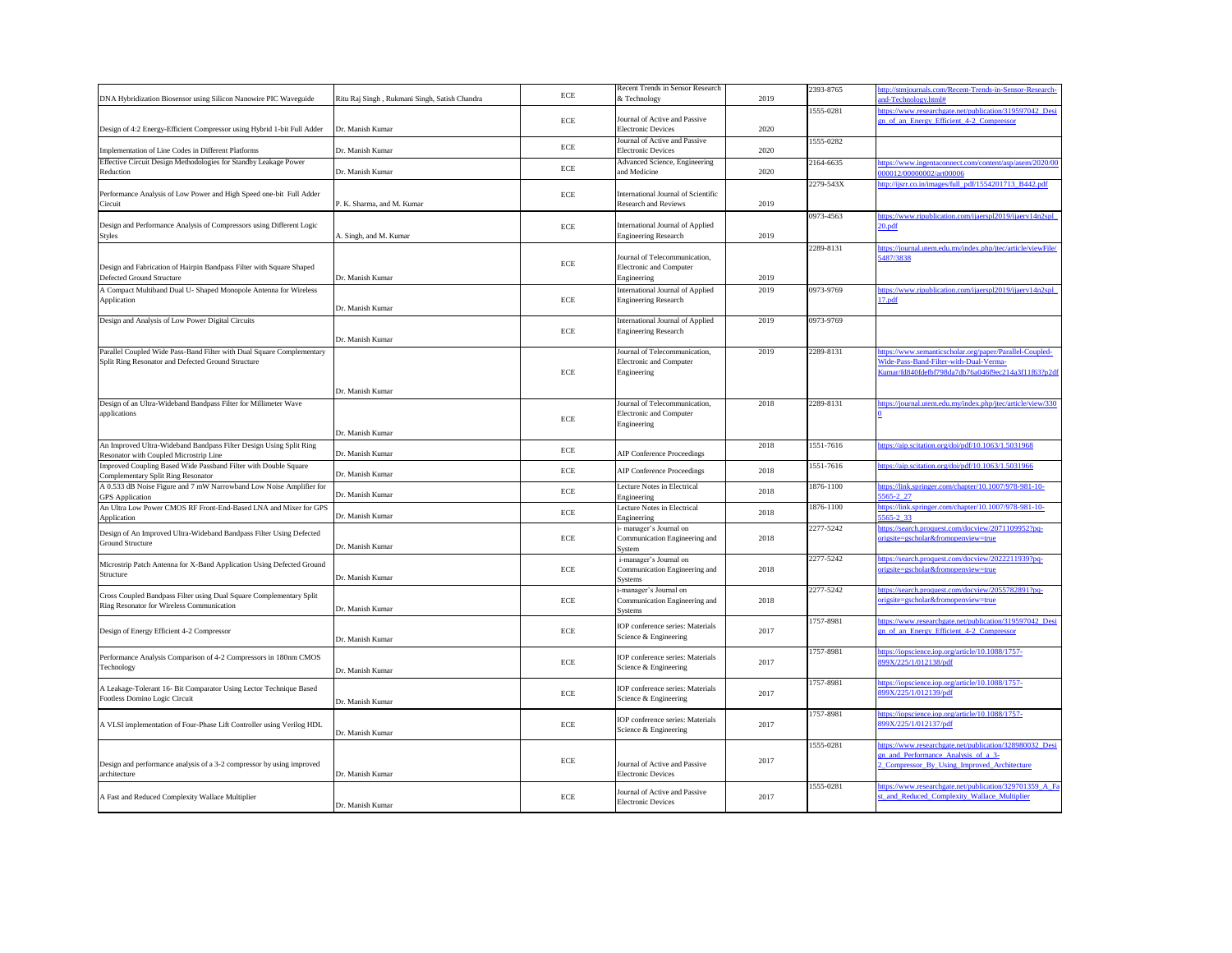| 1555-0281             | https://web.b.ebscohost.com/abstract?direct=true&profile=e                                                        |
|-----------------------|-------------------------------------------------------------------------------------------------------------------|
|                       | host&scope=site&authtype=crawler&jrnl=15550281&AN=                                                                |
|                       | 121097121&h=D50fEOBMmU9igT3zkAzUscqNyVKAr7<br>ubHLHZe5IrD4w%2bhRS1JfRLhuFOxURaAgP31tAHq96                         |
|                       | SiLYzVcxNH20Ykg%3d%3d&crl=c&resultNs=AdminWe                                                                      |
|                       | bAuth&resultLocal=ErrCrlNotAuth&crlhashurl=login.aspx                                                             |
|                       | %3fdirect%3dtrue%26profile%3dehost%26scope%3dsite%                                                                |
|                       | 26authtype%3dcrawler%26jrnl%3d15550281%26AN%3d                                                                    |
|                       | 121097121                                                                                                         |
| 2277-5242             | https://search.proquest.com/docview/2022209245?pq-                                                                |
|                       | origsite=gscholar&fromopenview=true                                                                               |
|                       |                                                                                                                   |
| ISSN: 1555-0281       | https://www.researchgate.net/publication/328980032_Desi                                                           |
| (print)               | gn_and_Performance_Analysis_of_a_3-                                                                               |
| ISSN: 1555-029X       | 2_Compressor_By_Using_Improved_Architecture                                                                       |
| (online)<br>0973-4562 | https://www.ripublication.com/ijaerspl2019/ijaerv14n2spl                                                          |
|                       | 17.pdf                                                                                                            |
|                       |                                                                                                                   |
| 2155-3165             | https://www.osapublishing.org/ao/abstract.cfm?uri=ao-59-                                                          |
|                       | 20-6024                                                                                                           |
| 0306-8919             | https://link.springer.com/article/10.1007/s11082-019-2059-                                                        |
|                       | 6                                                                                                                 |
| 0306-8919             | https://link.springer.com/article/10.1007/s11082-017-1206-                                                        |
|                       | 1                                                                                                                 |
|                       |                                                                                                                   |
| 1937-8718             | http://www.jpier.org/PIERC/pier.php?paper=16043004                                                                |
|                       |                                                                                                                   |
|                       |                                                                                                                   |
| 0173-4911             | https://www.degruyter.com/view/journals/joc/ahead-of-<br>print/article-10.1515-joc-2016-0114/article-10.1515-joc- |
|                       | 2016-0114.xml                                                                                                     |
| 1071-0922             | https://sci-hub.tw/10.1002/jsid.952                                                                               |
|                       |                                                                                                                   |
|                       |                                                                                                                   |
| 0959-8324             | https://sci-hub.tw/10.1016/j.mejo.2020.104818                                                                     |
| 0957-4522 (print)     | https://link.springer.com/content/pdf/10.1007/s10854-020-                                                         |
| 1573-482X (web)       | 03366-y.pdf                                                                                                       |
|                       |                                                                                                                   |
| 0361-5235             | https://link.springer.com/content/pdf/10.1007/s11664-020-                                                         |
|                       | <u>08178-8.pdf</u>                                                                                                |
|                       |                                                                                                                   |
| 0167-9317             | https://www.sciencedirect.com/science/article/abs/pii/S016<br>7931719303107                                       |
| 1751-8598             | https://digital-                                                                                                  |
|                       | library.theiet.org/content/journals/10.1049/iet-                                                                  |
|                       | cds.2019.0164                                                                                                     |
| 2053-1591             | https://iopscience.iop.org/article/10.1088/2053-                                                                  |
|                       | 1591/ab2fb8/meta                                                                                                  |
|                       |                                                                                                                   |
| 1569-8025             | https://link.springer.com/content/pdf/10.1007/s10825-019-<br>$01400 - 9.$ pdf                                     |
| 1432-1858             | https://link.springer.com/content/pdf/10.1007/s00542-018-                                                         |
|                       | 3918-y.pdf                                                                                                        |
| 1674-4926             | http://www.jos.ac.cn/app/article/app/id/36cd5cb9-5f68-                                                            |
|                       | 4e57-bf1e-d88a15005147                                                                                            |
| 1872-2121             | https://www.eurekaselect.com/171496/article                                                                       |
|                       |                                                                                                                   |
| 2164-6635             | https://www.ingentaconnect.com/content/asp/asem/2020/00<br>000012/00000001/art00018                               |
| 2347-2235             | https://search.proquest.com/openview/b94ae020f5d38ffbd4                                                           |
|                       | 044bc0c1a1e729/1?pq-origsite=gscholar&cbl=2037357                                                                 |
|                       |                                                                                                                   |
| 2249-0760             | https://imanagerpublications.com/assets/pdfDownload/JELE                                                          |
|                       | /2017/01JELE February 17/JELEFebruary17RP06.pdf                                                                   |
| 2455-854              | http://materials.journalspub.info/index.php?journal=IJAN&                                                         |
|                       | page=article&op=view&path%5B%5D=550                                                                               |
|                       |                                                                                                                   |
| 2455-3379             | http://engineeringjournals.stmjournals.in/index.php/JoSDC/                                                        |
|                       | article/view/2615                                                                                                 |
|                       |                                                                                                                   |

| Dynamic Power Dissipation Analysis in CMOS VLSI Circuit Design with<br>Scaling Down in Technology                                                             | Dr. Manish Kumar                                               | $\rm ECE$  | Journal of Active and Passive<br><b>Electronic Devices</b>        | 2017 | 1555-0281                                                 | attps://web.b.ebscohost.com/abs<br>nost&scope=site&authtype=cray<br>121097121&h=D50fEOBMmU<br>ubHLHZe5IrD4w%2bhRS1JfRI<br>SjLYzVcxNH20Ykg%3d%3d&<br>bAuth&resultLocal=ErrCrlNotA<br>63fdirect%3dtrue%26profile%26<br>26authtype%3dcrawler%26jrnl9<br>121097121 |
|---------------------------------------------------------------------------------------------------------------------------------------------------------------|----------------------------------------------------------------|------------|-------------------------------------------------------------------|------|-----------------------------------------------------------|----------------------------------------------------------------------------------------------------------------------------------------------------------------------------------------------------------------------------------------------------------------|
| Design of Circular Polarized Printed Patch Antenna for Bandwidth<br>Enhancement                                                                               | Dr. Manish Kumar                                               | $\rm ECE$  | i-manager's Journal on<br>Communication Engineering and<br>System | 2017 | 2277-5242                                                 | nttps://search.proquest.com/doc<br><u>origsite=gscholar&amp;fromopenvie</u>                                                                                                                                                                                    |
| Design and Performance Analysis of a 3-2 Compressor By Using Improved<br>Architecture                                                                         | Dr. Manish Kumar                                               | $\rm ECE$  | Journal of Active and Passive<br><b>Electronic Devices</b>        | 2016 | ISSN: 1555-0281<br>(print)<br>ISSN: 1555-029X<br>(online) | nttps://www.researchgate.net/pu<br><u>en and Performance Analysis</u><br>2 Compressor By Using Impr                                                                                                                                                            |
| A Compact Multiband Dual U-Shape Monopole Antenna for Wireless<br>Application                                                                                 | Km Priyanka, G.S.Tripathi, and M. Kumar                        | $\rm ECE$  | International Journal of Applied<br><b>Engineering Research</b>   | 2019 | 0973-4562                                                 | https://www.ripublication.com/i<br>17.pdf                                                                                                                                                                                                                      |
| Photonic generation of a parabolic-shaped microwave signal and dual-linear-<br>chirp microwave waveform                                                       | Ritesh Kumar, S K Raghuwanshi                                  | ECE        | <b>Applied Optics</b>                                             | 2020 | 2155-3165                                                 | https://www.osapublishing.org/a<br>20-6024                                                                                                                                                                                                                     |
| Simultaneous photonic generation of multiple chirp and unchirp microwave<br>waveform with frequency<br>multiplying capability for optical beam forming system | Ritesh Kumar, S K Raghuwanshi                                  | $\rm ECE$  | <b>Optical and Quantum Electronics</b>                            | 2019 | 0306-8919                                                 | https://link.springer.com/article/                                                                                                                                                                                                                             |
| A photonic scheme for the generation of dual linear chirp<br>microwave waveform based on the external modulation<br>technique and its airborne application    | Ritesh Kumar, S K Raghuwanshi                                  | $\rm ECE$  | <b>Optical and Quantum Electronics</b>                            | 2017 | 0306-8919                                                 | https://link.springer.com/article/                                                                                                                                                                                                                             |
| Dual-chirp Arbitrary Microwave Waveform Generation<br>by Using a Dual Parallel Mach-Zehnder Modulator<br>Feeding with RF Chirp Signal                         | S K raghuwanshi, Ritesh Kumar, N K Srivastava                  | $\rm ECE$  | PIER C                                                            | 2016 | 1937-8718                                                 | nttp://www.jpier.org/PIERC/pie                                                                                                                                                                                                                                 |
| A New Proposed Scheme to Generate Arbitrary Microwave<br>Waveform by Using Four C-Bands Laser                                                                 | S K raghuwanshi, Ritesh Kumar, A Srivastava, N K<br>Srivastava | $\rm ECE$  | Journal of Optical<br>Communications                              | 2016 | 0173-4911                                                 | https://www.degruyter.com/view<br>print/article-10.1515-joc-2016-0<br>2016-0114.xml                                                                                                                                                                            |
| Numerical Modeling and Parameters Extraction of Novel Triple Hole Block<br>layer based Organic Light Emitting Diode for Display                               | S. Negi, P. Mittal and B. Kumar                                | $\rm ECE$  | Journal of the Society for<br><b>Information Display</b>          | 2020 | 1071-0922                                                 | https://sci-hub.tw/10.1002/jsid.9                                                                                                                                                                                                                              |
| Threshold voltage compensation 6T2C-pixel circuit design using OTFT for<br>flexible display                                                                   | S. Pal and Brijesh Kumar                                       | ECE        | Microelectronics Journal                                          | 2020 | 0959-8324                                                 | https://sci-hub.tw/10.1016/i.mei                                                                                                                                                                                                                               |
| Study on formation and characterization of kesterite CZTSSe thin films<br>deposited by thermal evaporation technique for solar cell applications              | S. Tripathi, B. Kumar and B. K. Dwivedi                        | ECE        | Journal of Materials Science:<br>Materials in Electronics         | 2020 | 0957-4522 (print)<br>1573-482X (web)                      | https://link.springer.com/content<br>$03366$ -y.pdf                                                                                                                                                                                                            |
| An In-depth Analysis of Structures, Materials, Models, Parameters and<br>Applications of Organic Light Emitting Diodes                                        | S. Negi, P. Mittal and Brijesh Kumar                           | $\rm ECE$  | Journal of Electronic Materials                                   | 2020 | 0361-5235                                                 | https://link.springer.com/content<br>08178-8.pdf                                                                                                                                                                                                               |
| Organic LED based light sensor for detection of ovarian cancer                                                                                                | S. Negi, P. Mittal and Brijesh Kumar                           | $\rm ECE$  | Microelectronic Engineering                                       | 2019 | 0167-9317                                                 | attps://www.sciencedirect.com/s<br>7931719303107                                                                                                                                                                                                               |
| Analytical modelling and parameters extraction of multi-layered OLED                                                                                          | S. Negi, P. Mittal and Brijesh Kumar                           | ECE        | IET Circuits, Devices & Systems                                   | 2019 | 1751-8598                                                 | https://digital-<br>library.theiet.org/content/journal<br>cds.2019.0164                                                                                                                                                                                        |
| Synthesis and characterization of pure and Sb/Sn doped ZnTe for solar cell<br>application                                                                     | N. Pandey, Brijesh Kumar and D. K. Dwivedi                     | $\rm ECE$  | <b>Materials Research Express</b><br>(MRX),                       | 2019 | 2053-1591                                                 | https://iopscience.jop.org/article<br>1591/ab2fb8/meta                                                                                                                                                                                                         |
| Analytical modeling for static and dynamic response of organic pseudo all-p<br>inverter circuits                                                              | N. Mishra, P. Mittal and B. Kumar                              | $\rm ECE$  | Journal of Computational<br>Electronics                           | 2019 | 1569-8025                                                 | nttps://link.springer.com/content<br>01400-9.pdf                                                                                                                                                                                                               |
| Impact of different layers on performance of OLED                                                                                                             | S. Negi, P. Mittal and B. Kumar                                | ECE        | Microsystem Technologies                                          | 2018 | 1432-1858                                                 | https://link.springer.com/content<br>3918-y.pdf                                                                                                                                                                                                                |
| Mathematical analysis of organic-pass transistor using pseudo-p-OTFTs                                                                                         | S. Pal and Brijesh Kumar                                       | $\rm ECE$  | Journal of Semiconductor                                          | 2020 | 1674-4926                                                 | nttp://www.jos.ac.cn/app/article/<br>4e57-bf1e-d88a15005147                                                                                                                                                                                                    |
| Characteristic Performance of OLED Based on Hole Injection, Transport<br>and Blocking Layers                                                                  | S. Negi, P. Mittal and B. Kumar                                | <b>ECE</b> | <b>Recent Patents on Engineering</b>                              | 2019 | 1872-2121                                                 | https://www.eurekaselect.com/1                                                                                                                                                                                                                                 |
| Influence of Thermal Annealing on Structural and Optical Properties of Sb<br>Doped ZnTe Thin Film                                                             | N. Pandey, B. Kumar, D. K. Dwivedi,                            | ECE        | Advanced Science, Engineering<br>and Medicine                     | 2020 | 2164-6635                                                 | attps://www.ingentaconnect.com<br>000012/00000001/art00018                                                                                                                                                                                                     |
| Performance investigation of fully vertical organic material based multi-<br>layer OLEDs                                                                      | A. Srivastava and B. Kumar                                     | $\rm ECE$  | Journal on Material Science                                       | 2018 | 2347-2235                                                 | https://search.proquest.com/oper<br>044bc0c1a1e729/1?pq-origsite=                                                                                                                                                                                              |
| Performance analysis of different structures of organic solar cell                                                                                            | D. Dhuriya, B. Kumar and R. K. Chauhan                         | ECE        | Journal on Electronics Engineering                                | 2017 | 2249-0760                                                 | ttps://imanagerpublications.cor<br>2017/01JELE February 17/JE                                                                                                                                                                                                  |
| High-k and low-k gate dielectric stacking for low voltage organic thin film<br>transistors                                                                    | S. Pal and B. Kumar                                            | $\rm ECE$  | Int. Journal of Applied<br>Nanotechnology                         | 2019 | 2455-854                                                  | http://materials.journalspub.info<br>page=article&op=view&path%                                                                                                                                                                                                |
| Performance Analysis of Fully Flexible Organic Humidity Sensor with Top<br><b>Contact and Bottom-Contact OTFTs</b>                                            | C. Dubey and B. Kumar                                          | ECE        | Journal of Semiconductor Devices<br>and Circuits                  | 2019 | 2455-3379                                                 | http://engineeringjournals.stmjo<br>article/view/2615                                                                                                                                                                                                          |
|                                                                                                                                                               |                                                                |            |                                                                   |      |                                                           |                                                                                                                                                                                                                                                                |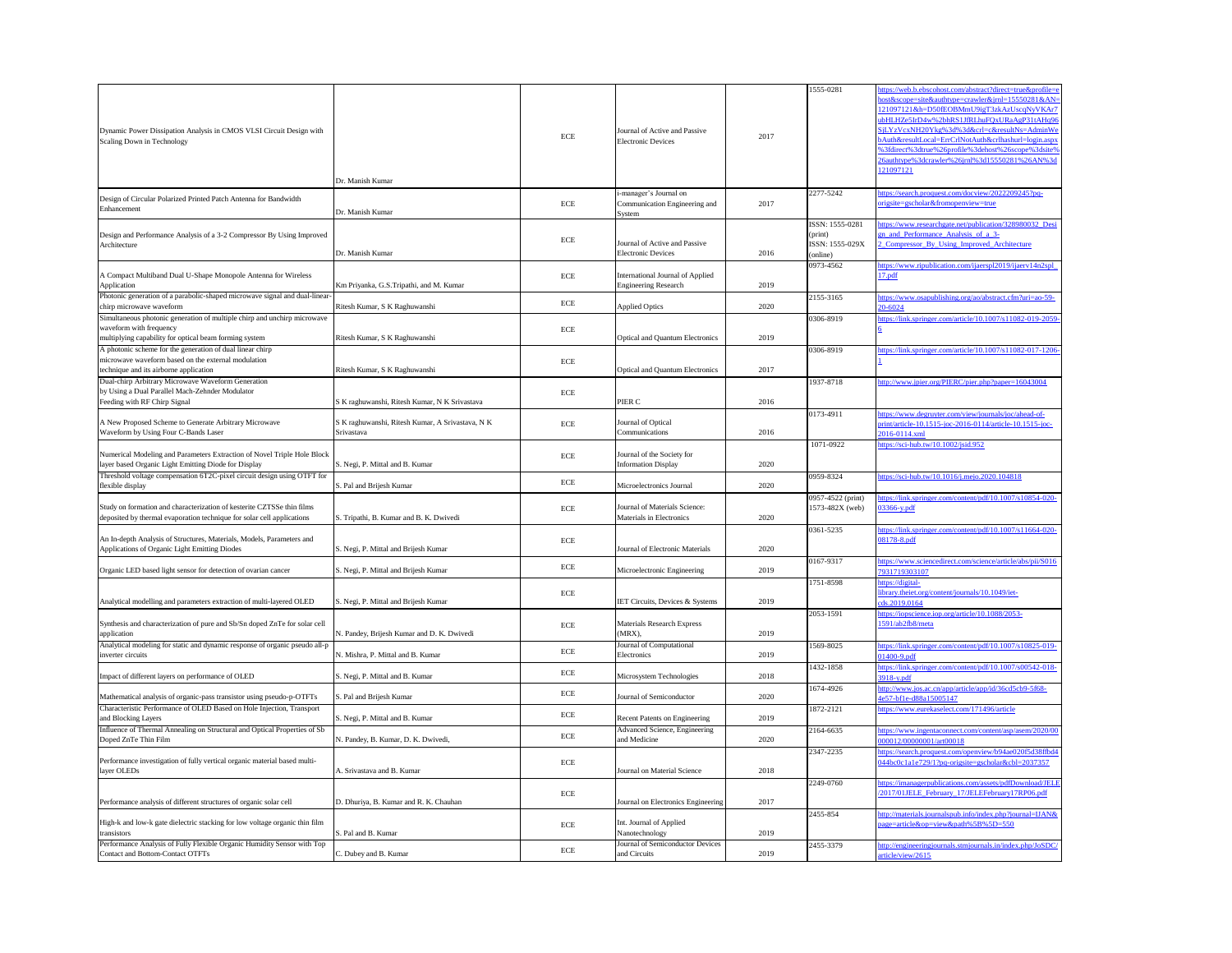| Impact of active layer thickness and incident beam intensity on organic solar<br>cell efficiency                                                    | S. Najam and B. Kumar                                                           | ECE        | Int. Journal of Applied<br>Nanotechnology                                               | 2019 | 2455-854                             | ttp://materials.journalspub.info<br>age=article&op=view&path%                                                                     |
|-----------------------------------------------------------------------------------------------------------------------------------------------------|---------------------------------------------------------------------------------|------------|-----------------------------------------------------------------------------------------|------|--------------------------------------|-----------------------------------------------------------------------------------------------------------------------------------|
| Computation of intersubband transition energy and absorption spectra of<br>binary capped GaAs/Al0.42Ga0.58As core-shell quantum dot                 | Anupam Sahu, Dharmendra Kumar                                                   | ECE        | Journal of Nanophotonics                                                                | 2020 | 1934-2608                            | ttps://www.spiedigitallibrary.c<br>Nanophotonics/volume-14/issu<br>ntersubband-transition-energy-<br>vinary/10.1117/1.JNP.14.0260 |
| TOPAS based porous core photonic crystal fiber for terahertz chemical<br>sensor                                                                     | Vijay Shanker Chaudhary, Dharmendra Kumar                                       | <b>ECE</b> | Optik                                                                                   | 2020 | 0030-4026                            | ttps://www.sciencedirect.com/<br>040262031398X                                                                                    |
| Effect of Confinement Strength on the Conversion Efficiency of Strained<br>Core-Shell Ouantum Dot Solar Cell                                        | Anupam Sahu, Dharmendra Kumar                                                   | <b>ECE</b> | Optics and Spectroscopy                                                                 | 2020 | 1562-6911                            | nttps://journals.ioffe.ru/articles/                                                                                               |
| Two Port Dual Band Circularly Polarized DR Based MIMO Antenna with<br><b>Polarization Diversity</b>                                                 | Gagandeep Bharti, Dharmendra Kumar, Anil Kumar<br>Gautam, Anand Sharma          | ECE        | Electromagnetics                                                                        | 2020 | 0272-6343                            | https://www.tandfonline.com/d<br>20.182                                                                                           |
| Terahertz refractive index sensor with high sensitivity based on two-core<br>photonic crystal fiber                                                 | Gyan Prakash Mishra, Dharmendra Kumar, Vijay Shanker<br>Chaudhary, Sneha Sharma | ECE        | Microwave and Optical<br>Technology Letters                                             | 2020 | 1098-2760                            | ttps://onlinelibrary.wiley.com/                                                                                                   |
| Hybrid Dual Core Photonic Crystal Fiber as Hydrostatic Pressure Sensor                                                                              | Vijay Shanker Chaudhary, Dharmendra Kumar, Rajan<br>Mishra, Sneha Sharma        | ECE        | Optik                                                                                   | 2020 | 0030-4026                            | ttps://www.sciencedirect.com/<br>0402620303314                                                                                    |
| Design of chemical sensor based on dual core photonic crystal fiber                                                                                 | Sneha Sharma, Vijay Shanker Chaudhary, Dharmendra<br>Kumar                      | ECE        | Materials Today: Proceedings                                                            | 2020 | 2214-7853                            | nttps://www.sciencedirect.com/<br>320316795                                                                                       |
| Twin core photonic crystal fiber for temperature sensing                                                                                            | Vijay Shanker Chaudhary, Dharmendra Kumar, Rajan<br>Mishra, Sneha Sharma        | ECE        | Materials Today: Proceedings                                                            | 2020 | 2214-7853                            | nttps://www.sciencedirect.com/<br>320328121                                                                                       |
| Two port ring shaped dielectric resonator based diversity radiator with dual<br>band and dual polarized features                                    | Gagandeep Bharti, Dharmendra Kumar, Anil K Gautam,<br>Anand Sharma              | ECE        | Microwave and Optical<br>Technology Letters'                                            | 2020 | 1098-2760                            | ttps://onlinelibrary.wiley.com/                                                                                                   |
| Optical properties of solid core liquid infiltrated tellurite based photonic<br>crystal fiber                                                       | Sneha Sharma, Aparna Singh, Dharmendra Kumar                                    | ECE        | <b>International Journal of Scientific</b><br><b>Research and Review</b>                | 2019 | 2279-543X                            | ttp://ijsrr.co.in/images/full_pd                                                                                                  |
| Highly Negative Dispersion Compensating Dual Core Photonic Crystal Fiber Kumar                                                                      | Vijay Shanker Chaudhary, Vishal Chaudhary, Dharmendra                           | ECE        | International Journal of advanced<br>research in Science and<br>Engineering (IJARSE-18) | 2018 | 2319-8354                            | ttp://data.conferenceworld.in/                                                                                                    |
| Analysis of polarized light generation in anisotropic strained quantum dots                                                                         | C. M. S. Negi, Dharmendra Kumar and Jitendra Kumar                              | ECE        | Journal of Computational<br>Electronics (Springer)                                      | 2017 | 1569-8025                            | tps://link.springer.com/article                                                                                                   |
| Highly Birefringence and Flattened Dispersion Photonic Crystal Fiber for<br><b>Polarization Maintaining</b>                                         | Arpit Singh Yadav, Vijay Shanker Chaudhary, Dharmendra<br>Kumar                 | ECE        | International Journal of Composite<br>and Constituent Materials                         | 2019 | 2456-5237                            | ttp://materials.journalspub.info<br>&page=article&op=view&path                                                                    |
| Study of Optical Properties for Five-ring Hexagonal Photonic Crystal Fiber                                                                          | Gyan Prakash Mishra, Vijay Chaudhary, Dharmendra<br>Kumar                       | ECE        | International Journal of Composite<br>and Constituent Materials                         | 2019 | 2456-5237                            | ttp://materials.journalspub.info<br><u> &amp;page=article&amp;op=view&amp;path</u>                                                |
| Theoretical Analysis of GaN/AlGaNBased Quantum Well Structure                                                                                       | Ranjeeta, Sneha Sharma, Dharmendra Kumar                                        |            | International Journal of<br>Nanomaterials and Nanostructure                             | 2019 | 2455-5584                            | nttp://materials.journalspub.info<br>age=article&op=view&path%                                                                    |
| Multiband Microstrip Patch Antenna for Wireless Applications                                                                                        | Shivam Singh, Dharmendra Kumar, G.S.Tripathi                                    | $\rm ECE$  | <b>IJSRD</b> - International Journal for<br>Scientific Research &<br>Development        | 2017 | 2321-0613                            | ttp://ijsrd.com/Article.php?ma                                                                                                    |
| Effect Of Chirality on Dispersion Characteristics of Uniaxial Anisotropic<br>Chiral Elliptical Waveguide                                            | Pooja Lohia, Y.K. Prajapati, J.P. Saini and B.S. Rai                            | ECE        | Journal Of Optical<br>Communications                                                    | 2016 | ISSN 0173-4911                       | https://sci-hub.tw/10.1                                                                                                           |
| Analytical investigation of Dispersion Characteristics of Elliptically cored<br>multilayer waveguide with two different refractive index profile    | Pooja Lohia, Y.K. Prajapati, J.P. Saini and B.S. Rai                            | ECE        | Journal of Optics                                                                       | 2017 |                                      | https://link.springer.com/conte<br>$0414 - 1$                                                                                     |
| Investigation of some physico-chemical properties in multi-component Se-<br>Te-Sn-Sb (0≤x≤6) quaternary chalcogenide glassy system                  | Vandita Rao, N. Mehta, D.K.Dwivedi & Pooja Lohia                                | ECE        | Glass Physics and Chemistry                                                             | 2018 | ISSN: 1087-6596                      | https://link.springer.com/conte<br>901007                                                                                         |
| Study of thermo-mechanical properties of Se82-xTe18Sbx (0 x 12) glassy<br>alloys                                                                    | Vandita Rao, Pooja Lohia, N.Mehta and D K Dwivedi                               | ECE        | Materials Focus                                                                         | 2018 | ISSN 2169-4303                       | ttps://www.ingentaconnect.co<br>0007/000000                                                                                       |
| Structural and optical properties of (Ge11.5Se67.5Te12.5)100-<br>xSbx(0=x=30) chalcogenide glasses: A material for IR devices                       | Surabhi Mishra, Dr.PoojaLohia,D.K.Dwivedi                                       | ECE        | Infrared Physics & Technology                                                           | 2019 | ISSN. 1350-4495                      | https://sci-hub.tw/10.1016                                                                                                        |
| Impact of Sb incorporation on physical properties of selenium-based<br>quaternary glassy alloys                                                     | Surabhi Mishra, Dr.PoojaLohia,D.K.Dwivedi                                       | ECE        | Physica B: Condensed Matter                                                             | 2019 | ISSN: 0921-4526                      | https://sci-hub.tw/10.101                                                                                                         |
| Investigation of dielectric relaxation and a.c. conductivity of third generation<br>multi- component Ge10-xSe60Te30Sbx (0≤x≤6) chalcogenide glasses | Pravin Kumar Singh , Dr. PoojaLohia, D. K. Dwivedi                              | ECE        | J Mater Sci: Mater Electron                                                             | 2019 | 0957-4522 (print)<br>1573-482X (web) | https://link.springer.com/conter<br>01763-                                                                                        |
| Influence of Germanium Addition on Optical Properties of As-Se Glasses                                                                              | Anupam Lal, Pooja Lohia, and D. K. Dwivedi                                      | ECE        | <b>Sensor Letters</b>                                                                   | 2019 | ISSN: 1546-198X                      | https://www.ingentaconnect.co<br>0000017/00000                                                                                    |
| <b>Optical Fiber Sensors for Photonic Applications</b>                                                                                              | Rajnish Raj, Pooja Lohia and D.K. Dwivedi                                       | ECE        | <b>Sensor Letters</b>                                                                   | 2019 | ISSN: 1546-198X                      | https://www.ingentaconnect.co<br>0000017/00000                                                                                    |
| Study of dielectric relaxation and impedance behaviour of 1% CNT added<br>Cu-Se-Ge-In glassy alloy                                                  | Priyanka Jaiswal, Pooja Lohia, and D. K. Dwivedi                                | ECE        | Nanotechnology Perceptions                                                              | 2019 | ISSN 1660-6795                       |                                                                                                                                   |
| Thermal Stability and Hardness Studies of Ge Doped Se-Te Glassy Alloys                                                                              | VandiataRao, Pravin Kumar Singh, Pooja Lohia, D.K.<br>Dwivedi                   | ECE        | Glass physics and Chemistry<br>Journal                                                  | 2019 | ISSN (electronic):<br>1608-313X      | https://link.springer.com/conte<br>906017                                                                                         |
| A Special Section on Sensing Materials and Devices                                                                                                  | Pooja Lohia, D.K. Dwivedi                                                       | ECE        | <b>Sensor Letters</b>                                                                   | 2019 | ISSN: 1546-198X                      | https://www.ingentaconnect.co<br>0000017/00000                                                                                    |

| 2455-854                             | http://materials.journalspub.info/index.php?journal=IJAN&                                        |
|--------------------------------------|--------------------------------------------------------------------------------------------------|
|                                      | page=article&op=view&path%5B%5D=549                                                              |
| 1934-2608                            | https://www.spiedigitallibrary.org/journals/Journal-of-                                          |
|                                      | Nanophotonics/volume-14/issue-2/026003/Computation-of-                                           |
|                                      | intersubband-transition-energy-and-absorption-spectra-of-                                        |
|                                      | binary/10.1117/1.JNP.14.026003.short?SSO=1                                                       |
| 0030-4026                            | https://www.sciencedirect.com/science/article/abs/pii/S003<br>040262031398X                      |
| 1562-6911                            | https://journals.ioffe.ru/articles/50027                                                         |
| 0272-6343                            | https://www.tandfonline.com/doi/abs/10.1080/02726343.20<br>20.1821330                            |
| 1098-2760                            | https://onlinelibrary.wiley.com/doi/abs/10.1002/mop.32573                                        |
| 0030-4026                            | https://www.sciencedirect.com/science/article/abs/pii/S003<br>0402620303314                      |
| 2214-7853                            | https://www.sciencedirect.com/science/article/pii/S2214785<br>320316795                          |
| 2214-7853                            | https://www.sciencedirect.com/science/article/pii/S2214785<br>320328121                          |
| 1098-2760                            | https://onlinelibrary.wiley.com/doi/abs/10.1002/mop.32053                                        |
| 2279-543X                            | http://ijsrr.co.in/images/full_pdf/1553054011_B413.pdf                                           |
|                                      |                                                                                                  |
| 2319-8354                            | http://data.conferenceworld.in/bit.gkp/78.pdf                                                    |
|                                      |                                                                                                  |
| 1569-8025                            | https://link.springer.com/article/10.1007/s10825-017-1021                                        |
|                                      |                                                                                                  |
|                                      | http://materials.journalspub.info/index.php?journal=JCCM                                         |
| 2456-5237                            | &page=article&op=view&path%5B%5D=562                                                             |
|                                      | http://materials.journalspub.info/index.php?journal=JCCM                                         |
|                                      | &page=article&op=view&path%5B%5D=563                                                             |
| 2456-5237                            |                                                                                                  |
| 2455-5584                            | http://materials.journalspub.info/index.php?journal=IJNN&<br>page=article&op=view&path%5B%5D=573 |
|                                      | http://ijsrd.com/Article.php?manuscript=IJSRDV5I20354                                            |
|                                      |                                                                                                  |
| 2321-0613                            |                                                                                                  |
| ISSN 0173-4911                       | https://sci-hub.tw/10.1515/joc-2015-0104                                                         |
|                                      | https://link.springer.com/content/pdf/10.1007/s12596-017-<br>0414-1.pdf                          |
| ISSN: 1087-6596                      | https://link.springer.com/content/pdf/10.1134/S108765961                                         |
|                                      | 9010073.pdf                                                                                      |
|                                      |                                                                                                  |
| ISSN 2169-4303                       | https://www.ingentaconnect.com/content/asp/mf/2018/0000<br>0007/00000001/art00004                |
| ISSN. 1350-4495                      | https://sci-hub.tw/10.1016/j.infrared.2019.05.001                                                |
| ISSN: 0921-4526                      | https://sci-hub.tw/10.1016/j.physb.2019.07.046                                                   |
| 0957-4522 (print)                    | https://link.springer.com/content/pdf/10.1007/s10854-019-                                        |
|                                      | 01763-6.pdf                                                                                      |
| $1573-482X$ (web)<br>ISSN: 1546-198X |                                                                                                  |
|                                      | https://www.ingentaconnect.com/content/asp/senlet/2019/0<br>0000017/00000010/art00011            |
| ISSN: 1546-198X                      | https://www.ingentaconnect.com/content/asp/senlet/2019/0<br>0000017/00000010/art00008            |
| ISSN 1660-6795                       |                                                                                                  |
| ISSN (electronic):                   | https://link.springer.com/content/pdf/10.1134/S108765961                                         |
| 1608-313X                            | 9060178.pdf                                                                                      |
| ISSN: 1546-198X                      | https://www.ingentaconnect.com/content/asp/senlet/2019/0<br>0000017/00000010/art00006            |
|                                      |                                                                                                  |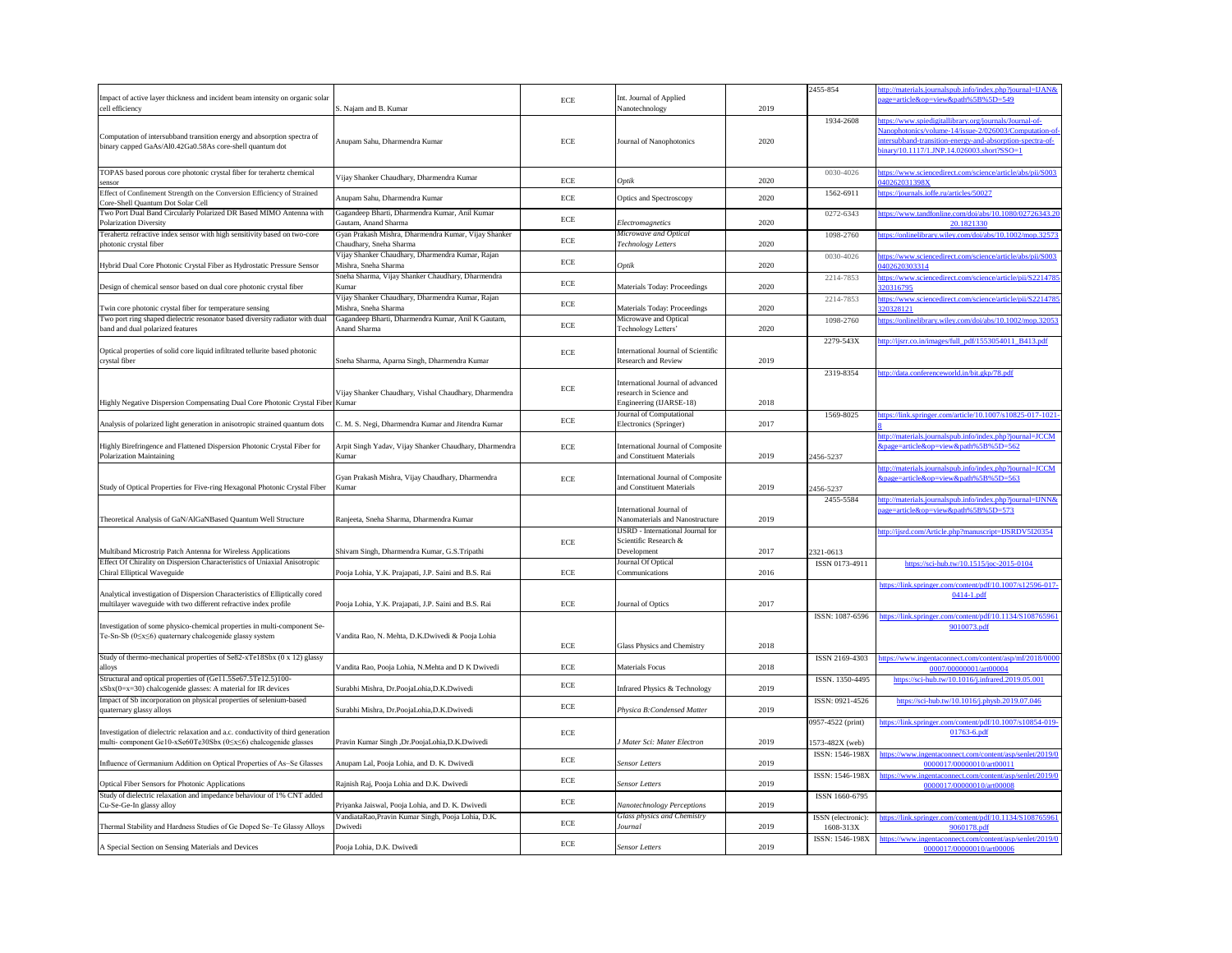| Dielectric Analysis in Amorphous Ge8Se60Te30Sb2 Chalcogenide Glass<br>for Solid-State Batteries                                                                            | Pravin Kumar Singh, Shambhavi Rai, Pooja Lohia, and D.<br>K. Dwivedi                                                  | ECE       | <b>Sensor Letters</b>                                                                           | 2019 | ISSN: 1546-198X                 | ttps://www.ingentaconnect.com/content/asp/ser<br>0000017/00000010/art00012                                                                                                                                                                         |
|----------------------------------------------------------------------------------------------------------------------------------------------------------------------------|-----------------------------------------------------------------------------------------------------------------------|-----------|-------------------------------------------------------------------------------------------------|------|---------------------------------|----------------------------------------------------------------------------------------------------------------------------------------------------------------------------------------------------------------------------------------------------|
| Evanescent field absorption based fiber optic sensor using chalcogenide<br>glasses for biological tissues detection                                                        | Adarsh Chandra Mishra, Pravin Kumar Singh,<br>D.K.Dwivedi & Pooja Lohia                                               | ECE       | <b>Sensor Letters</b>                                                                           | 2019 | ISSN: 1546-198X                 | ittps://www.ingentaconnect.com/content/asp/ser<br>0000018/00000002/art00003                                                                                                                                                                        |
| Investigations of physical parameters of Ge doped<br>binary Se-As chalcogenide glassy alloys for optical fiber application                                                 |                                                                                                                       | ECE       |                                                                                                 | 2019 | ISSN. 22147853                  | https://sci-hub.tw/10.1016/j.matpr.2019.06                                                                                                                                                                                                         |
| Effect of Ge and Te on Physical Properties of Cu-Se-In-M ( $M =$<br>Ge, Te) Chalcogenide Glass                                                                             | Anupam Lal, Pooja Lohia, D.K. Dwivedi<br>Surabhi Mishra, Priyanka Jaiswal, Pooja Lohia, and D. K.<br>Dwivedi          | ECE       | <b>Materials Today: Proceedings</b><br>Advanced Science, Engineering<br>and Medicine(ASEM)      | 2020 | ISSN: 2164-6627                 | tps://www.ingentaconnect.com/contentone/asp/<br>/00000012/00000001/art00008;jsessionid=29tu<br>$x-ic-live-01$                                                                                                                                      |
| Annealing Effect on the Optical Properties of Multi Walled<br>CNT Doped Cu5Se75Ge10In10 Thin Films Prepared by<br><b>Thermal Evaporation Method</b>                        | Surabhi Mishra, Priyanka Jaiswal, D. K. Dwivedi & Pooja<br>Lohia                                                      | ECE       | Adv. Sci. Eng. Med                                                                              | 2020 | ISSN 2164-6627                  | https://www.ingentaconnect.com/content/asp/ase<br>000012/00000001/art00014                                                                                                                                                                         |
| Comparative Investigation of Se-Te-M ( $M = Sb$ , Ge)Semiconducting<br>Glassy Alloys: Thermal Characterization                                                             | Vandita Rao, H.P.Pathak Pooja Lohia, Prof. D.K. Dwivedi                                                               | ECE       | Advanced Science, Engineering<br>and Medicine(ASEM)                                             | 2020 | ISSN: 2164-6627                 | nttps://www.ingentaconnect.com/content/asp/ase<br>000012/00000001/art00011                                                                                                                                                                         |
| Simulation for enhancement in sensitivity of chalcogenide glasses-based<br>fibre optic evanescent absorption sensor for malignant tissue detection                         | Ritesh Kumar Singh, Pooja Lohia and D.K. Dwivedi                                                                      | ECE       | Micro and Nano System                                                                           | 2020 | ISSN: 1876-4029                 | nttps://www.eurekaselect.com/node/182314/artio<br>on-for-enhancement-in-sensitivity-of-chalcogeni<br>based-fibre-optic-evanescent-absorption-sens<br>malignant-tissue-detection                                                                    |
| Fiber optics biosensors: types, optical parameters, applications and future<br>scope                                                                                       | Ritesh Kumar Singh, Pooja Lohia and D.K.Dwivedi                                                                       | ECE       | <b>AIP Conference Proceedings</b>                                                               | 2020 | ISSN 0094-243X                  | https://sci-hub.tw/10.1063/5.0001791                                                                                                                                                                                                               |
| Impact of holes transport layer on performance of perovskite solar cell                                                                                                    | Shivam Srivastava, Pooja Lohia and D.K.Dwivedi                                                                        | ECE       | <b>AIP Conference Proceedings</b>                                                               | 2020 | ISSN 0094-243X                  | https://sci-hub.tw/10.1063/5.0001790                                                                                                                                                                                                               |
| Recent advancements in Fiber - optics biosensors                                                                                                                           | Snigdha Sinha, Pooja Lohia and D.K.Dwivedi                                                                            | ECE       | <b>AIP Conference Proceeding</b>                                                                | 2020 | ISSN 0094-243X                  | https://sci-hub.tw/10.1063/5.0001245                                                                                                                                                                                                               |
| A review on doping effect on optical properties of Se-Teglassy alloys and its Surabhi Mishra, Pravin Kumar Singh, Pooja Lohia and<br>applications                          | D.K. Dwivedi                                                                                                          | ECE       | Journal of Glass Physics and<br>Chemistry                                                       | 2020 | ISSN (electronic):<br>1608-313X | Not Awailable                                                                                                                                                                                                                                      |
| Contribution to sustainable and environmental friendly non-toxic CZTS<br>solar cell with an innovative hybrid buffer layer                                                 | Swati Tripathi, Sadanand, Pooja Lohia and D.K. Dwivedi                                                                | ECE       | Solar Energy                                                                                    | 2020 | ISSN: 2321-9653                 | https://sci-hub.tw/10.1016/j.solener.2020.0                                                                                                                                                                                                        |
| Investigation of structural and optical properties of (GeS2)100-x<br>$(Sb2S3)x$ (x = 15, 30, 45, 60) chalcogenide glasses for mid infrared<br>applications                 | Rajnish Raj, Pooja Lohia and D.K. Dwivedi                                                                             | ECE       | Optik                                                                                           | 2020 | ISSN 2673-3269                  | https://sci-hub.tw/10.1016/j.ijleo.2020.16                                                                                                                                                                                                         |
| Electronic and Transmission Properties of Low Buckled GaAs Armchair<br>Nanoribbons                                                                                         | Bramha P. Pandey,                                                                                                     | ECE       | J. Surface Sci. Technol. (JSST)                                                                 | 2017 | 9701893                         | https://www.researchgate.net/profile/Bramha_Pa<br>cation/320983617 Electronic and Transmissio<br>es_of_Low_Buckled_GaAs_Armchair_Nanoribb<br>b0bdab24585157f871b4abb/Electronic-and-Tra<br>Properties-of-Low-Buckled-GaAs-Armch<br>Nanoribbons.pdf |
| Electronic and Optical Properties of GaAs Armchair Nanoribbons: DFT<br>Approach                                                                                            | Bramha P. Pandey,                                                                                                     | ECE       | International Journal of<br>Nanoelectronics and Materials                                       | 2018 | 19855761,<br>22321535           | https://www.researchgate.net/profile/Bramha Pa<br>ication/324954225 Electronic and optical pro-<br>GaAs_armchair_nanoribbons_DFT_approach/lin<br>0eaca2725783eacfad/Electronic-and-optical-pro<br>GaAs-armchair-nanoribbons-DFT-approac            |
| Transmission spectrum and IV characteristics of dual gate Z-shaped<br>graphene nanoribbon FET                                                                              | Bramha P. Pandey,                                                                                                     | ECE       | Nanomaterials and Energy                                                                        | 2018 | 2045-9831                       | https://www.icevirtuallibrary.com/doi/pdf/10.168<br>.00013                                                                                                                                                                                         |
| Performance analysis of pbs colloidal quantum dot solar cell at different<br>absorption coefficient                                                                        | Ankita Sharma, Ravi Shankar Yadav, Bramha P. Pandey                                                                   | ECE       | Journal of Energy and<br>Environmental Sustainability                                           | 2019 |                                 | http://www.jees.in/uploads/2019a-9.po                                                                                                                                                                                                              |
| Impact of ETL/Absorber Interface layer on Perovskite (CH3NH3PbX3, X:<br>I, Br, Cl) Solar Cell<br>Effect of barrier thickness and height on the transmission coefficient of | Ravi Shankar Yadav, Major G.S Tripathi and Bramha P.<br>Pandey<br>Manish Kumar Yadav, Bramha P. Pandey and Dharmendra | $\rm ECE$ | Nano Trends-A Journal of Nano<br>Technology & Its Applications<br>Advanced Science, Engineering | 2019 | 0973-418X<br>21646627,          | nttp://techjournals.stmjournals.in/index.php/NTs<br>W/740<br>https://www.ingentaconnect.com/content/asp/ase                                                                                                                                        |
| GaAs/Ga <sub>1-x</sub> Al <sub>x</sub> As quantum cascaded laser (QCL)                                                                                                     | Kumar                                                                                                                 | ECE       | and Medicine<br>Advanced Science, Engineering                                                   | 2019 | 21646635<br>21646627,           | 000012/00000001/art00017<br>https://www.ingentaconnect.com/content/asp/ase                                                                                                                                                                         |
| Effect of Defects at interface in Colloidal Quantum Dot Solar Cell                                                                                                         | Ankita Sharma and Bramha P. Pandey                                                                                    | ECE       | and Medicine                                                                                    | 2019 | 21646635<br>2455-8524           | 000012/00000001/art00021<br>http://materials.journalspub.info/index.php?journ                                                                                                                                                                      |
| Structural and elastic properties calculation of CdX $(X = S, Se, Te)$<br>semiconductors from First-principles                                                             | Bramha P. Pandey                                                                                                      | ECE       | International Journal of Applied<br>Nanotechnology                                              | 2017 |                                 | page=article&op=view&path%5B%5D=                                                                                                                                                                                                                   |
| Effect of ETL layer thickness on perovskite $(CH_3NH_3PbI_3)$ solar cell                                                                                                   | Ravi Shankar Yadav, Major G.S Tripathi and Dr. Bramha<br>P. Pandey                                                    | $\rm ECE$ | Trends in Opto-Electro &<br><b>Optical Communication</b>                                        | 2019 | 2231-0401                       | http://engineeringjournals.stmjournals.in/index.p<br>/article/view/2513                                                                                                                                                                            |
| Impact of Barrier Thickness and Height on the Current-Voltage (I-V)<br>Characteristics of GaAs/Ga1xAlxAs Quantum Cascaded Laser                                            | Manish Kumar Yadav, B.P. Pandey and Dharmendra Kumar                                                                  | ECE       | Nano Trends-A Journal of Nano<br>Technology & Its Applications                                  | 2019 | 0973-418X                       | http://techjournals.stmjournals.in/index.php/NTs<br>W/578                                                                                                                                                                                          |

| ISSN: 1546-198X                 | https://www.ingentaconnect.com/content/asp/senlet/2019/0                                                                                                                                                                                                                                         |
|---------------------------------|--------------------------------------------------------------------------------------------------------------------------------------------------------------------------------------------------------------------------------------------------------------------------------------------------|
| ISSN: 1546-198X                 | 0000017/00000010/art00012<br>https://www.ingentaconnect.com/content/asp/senlet/2020/0                                                                                                                                                                                                            |
|                                 | 0000018/00000002/art00003                                                                                                                                                                                                                                                                        |
| ISSN. 22147853                  | https://sci-hub.tw/10.1016/j.matpr.2019.06.438                                                                                                                                                                                                                                                   |
|                                 |                                                                                                                                                                                                                                                                                                  |
| ISSN: 2164-6627                 | https://www.ingentaconnect.com/contentone/asp/asem/2020                                                                                                                                                                                                                                          |
|                                 | /00000012/00000001/art00008;jsessionid=29tu7j291iwc4.<br>$x$ -ic-live-01                                                                                                                                                                                                                         |
| ISSN 2164-6627                  | https://www.ingentaconnect.com/content/asp/asem/2020/00<br>000012/00000001/art00014                                                                                                                                                                                                              |
| ISSN: 2164-6627                 | https://www.ingentaconnect.com/content/asp/asem/2020/00<br>000012/00000001/art00011                                                                                                                                                                                                              |
| ISSN: 1876-4029                 | https://www.eurekaselect.com/node/182314/article/simulati                                                                                                                                                                                                                                        |
|                                 | on-for-enhancement-in-sensitivity-of-chalcogenide-glasses-<br>based-fibre-optic-evanescent-absorption-sensor-for-                                                                                                                                                                                |
|                                 | malignant-tissue-detection                                                                                                                                                                                                                                                                       |
| ISSN 0094-243X                  | https://sci-hub.tw/10.1063/5.0001791                                                                                                                                                                                                                                                             |
| ISSN 0094-243X                  | https://sci-hub.tw/10.1063/5.0001790                                                                                                                                                                                                                                                             |
| ISSN 0094-243X                  | https://sci-hub.tw/10.1063/5.0001245                                                                                                                                                                                                                                                             |
| ISSN (electronic):<br>1608-313X | Not Awailable                                                                                                                                                                                                                                                                                    |
|                                 |                                                                                                                                                                                                                                                                                                  |
| ISSN: 2321-9653                 | https://sci-hub.tw/10.1016/j.solener.2020.05.033                                                                                                                                                                                                                                                 |
| ISSN 2673-3269                  | https://sci-hub.tw/10.1016/j.ijleo.2020.165041                                                                                                                                                                                                                                                   |
| 9701893                         | https://www.researchgate.net/profile/Bramha_Pandey2/publ<br>ication/320983617_Electronic_and_Transmission_Properti<br>es_of_Low_Buckled_GaAs_Armchair_Nanoribbons/links/5<br>b0bdab24585157f871b4abb/Electronic-and-Transmission-<br>Properties-of-Low-Buckled-GaAs-Armchair-<br>Nanoribbons.pdf |
| 19855761,                       | https://www.researchgate.net/profile/Bramha Pandey2/publ                                                                                                                                                                                                                                         |
| 22321535                        | ication/324954225 Electronic and optical properties of<br>GaAs_armchair_nanoribbons_DFT_approach/links/5b0be0<br>Oeaca2725783eacfad/Electronic-and-optical-properties-of-<br>GaAs-armchair-nanoribbons-DFT-approach.pdf                                                                          |
| 2045-9831                       | https://www.icevirtuallibrary.com/doi/pdf/10.1680/jnaen.17<br><u>.00013</u>                                                                                                                                                                                                                      |
|                                 | http://www.jees.in/uploads/2019a-9.pdf                                                                                                                                                                                                                                                           |
| 0973-418X                       | http://techjournals.stmjournals.in/index.php/NTs/article/vie<br>w/740                                                                                                                                                                                                                            |
| 21646627,<br>21646635           | https://www.ingentaconnect.com/content/asp/asem/2020/00<br>000012/00000001/art00017                                                                                                                                                                                                              |
| 21646627,<br>21646635           | https://www.ingentaconnect.com/content/asp/asem/2020/00<br>000012/00000001/art00021                                                                                                                                                                                                              |
| 2455-8524                       | http://materials.journalspub.info/index.php?journal=IJAN&<br>page=article&op=view&path%5B%5D=303                                                                                                                                                                                                 |
| 2231-0401                       | http://engineeringjournals.stmjournals.in/index.php/TOEOC<br>/article/view/2513                                                                                                                                                                                                                  |
| 0973-418X                       | http://techjournals.stmjournals.in/index.php/NTs/article/vie<br>w/578                                                                                                                                                                                                                            |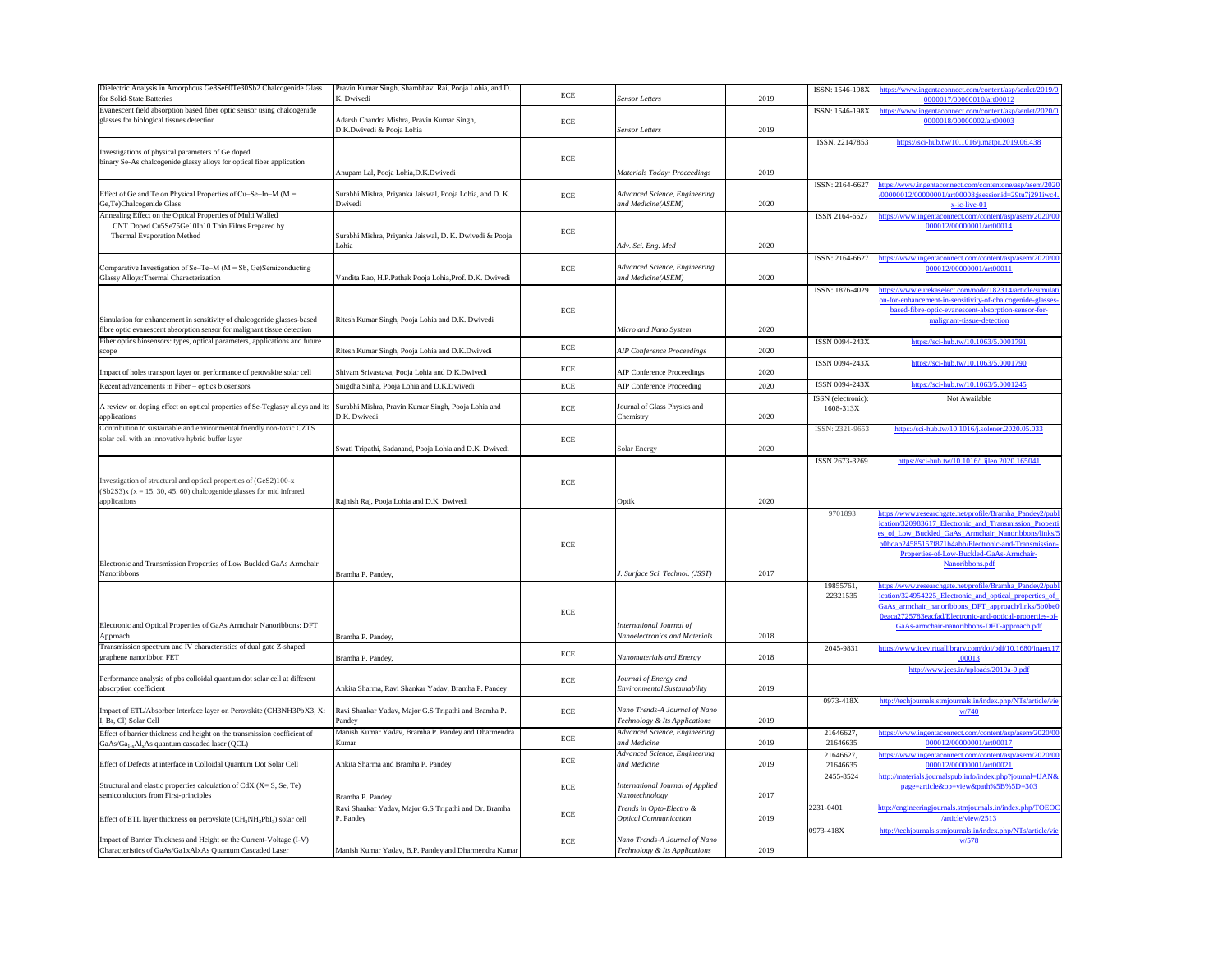|                                                                                                                        |                                                         |            | Journal of Refrigeration, Air                                                      |      | 2394-1952                                               | ttp://techjournals.stmjournals.in/index.php/JoRACHV/artic                                 |
|------------------------------------------------------------------------------------------------------------------------|---------------------------------------------------------|------------|------------------------------------------------------------------------------------|------|---------------------------------------------------------|-------------------------------------------------------------------------------------------|
|                                                                                                                        |                                                         | ECE        | Conditioning, Heating and                                                          |      |                                                         | le/view/617                                                                               |
| Variation of PbS layer thickness in Colloidal Quantum Dot Solar Cell                                                   | Ankita Sharma, Bramha P. Pandey                         |            | Ventilation                                                                        | 2019 |                                                         |                                                                                           |
|                                                                                                                        |                                                         |            |                                                                                    |      | 2456-3978                                               | http://materials.journalspub.info/index.php?journal=IJEM&                                 |
| Effects Of Gate Oxide Thickness And Its Dielectric Strength In WS <sub>2</sub> Based                                   |                                                         | ECE        | International Journal of                                                           |      |                                                         | page=article&op=view&path%5B%5D=543                                                       |
| <b>TMDFET</b>                                                                                                          | Prachi Singh, Bramha P. Pandey                          |            | <b>Energetic Materials</b>                                                         | 2019 |                                                         |                                                                                           |
| Study of Printed Rotated Wide Slot Antenna using Microstrip Feedline with<br>Different Stubs for Bandwidth Enhancement | Major G. S. Tripathi                                    | <b>ECE</b> | <b>IJCRT</b>                                                                       | 2018 | ISSN:2320-2882                                          | Not Available                                                                             |
| Effect of ETL layer thickness on perovskite (CH3NH3PbI3) solar cell                                                    | Major G. S. Tripathi                                    | ECE        | Trends in Opto-Electro & Optical<br>Communication                                  | 2018 | ISSN: 2347-9957                                         | http://engineeringjournals.stmjournals.in/index.php/TOEOC<br>/article/view/2513           |
| Impact of ETL/Absorber Interface layer on Perovskite (CH3NH3PbX3, X:<br>I, Br, Cl) Solar Cell                          | Major G. S. Tripathi                                    | ECE        | Nano Trends-A Journal of Nano<br>Technology & Its Applications                     | 2018 | 0973-418X                                               | http://techjournals.stmjournals.in/index.php/NTs/article/vie<br>W/740                     |
| A Compact Multiband Dual U-Shape Monopole Antenna for Wireless<br>Application                                          | Major G. S. Tripathi                                    | ECE        | International Journal of Applied<br><b>Engineering Research</b>                    | 2019 | Print ISSN 0973-<br>4562<br>Online<br>ISSN 0973-9769    | ttps://www.ripublication.com/jiaerspl2019/jiaery14n2spl<br>17.pdf                         |
| CPW-Fed Printed Slot Antenna for Wireless and Future Mobile Broad-band<br>Applications                                 | Major G. S. Tripathi                                    | <b>ECE</b> | i-Manager's Journal on<br>Communication Engg. and systems                          | 2017 | ISSN Print: 2277-<br>5102<br>ISSN Online: 2277-<br>5242 | https://search.proquest.com/docview/1809061075?pq-<br>origsite=gscholar&fromopenview=true |
| Multiband Microstrip Patch Antenna for Wireless Application                                                            | Major G. S. Tripathi                                    | ECE        | <b>IJSRD</b> - International Journal for<br>scientific Research and<br>Development | 2017 | ISSN: 2321-0613                                         | http://www.ijsrd.com/articles/IJSRDV5I20354.pdf                                           |
| Design and Implementation of Dual-Band BPF using Tapered E Shaped<br>Dual Mode Open Loop Resonator                     | Major G. S. Tripathi                                    | ECE        | GRD Journal-Global Research<br>and Development Journal for<br>Engineering          | 2017 | 2455-5703                                               | ile:///C:/Users/user/Downloads/Design_and_Implementation<br>n of Dual Band B.pdf          |
| Design a Compact Triple Band Antenna with T and L-Shaped Slots for<br>Wireless Communication                           | Major G. S. Tripathi                                    | ECE        | <b>USRD</b> -International Journal for<br>scientific Research and<br>Development   | 2017 | ISSN: 2321-0613                                         | Not Available                                                                             |
| Square Shape CPW Antenna for Breast Cancer Detection                                                                   | Praveen Kumar Rao and Rajan Mishra                      | ECE        | Research & Reviews: Journal of Co                                                  | 2019 | 2319-3433                                               | http://medicaljournals.stmjournals.in/index.php/RRJoCB/ar<br>icle/view/1571               |
|                                                                                                                        |                                                         |            |                                                                                    |      | 2349-901X                                               | ttp://computers.stmjournals.com/index.php?journal=JoMC                                    |
| T-Shape Antenna with Defected Ground for 5G Applications                                                               | Rohit Chaurasia, Rajeev Verma, Himanshu Gupta, Sameer I | ECE        | Journal of Mobile Computing, Com                                                   | 2019 |                                                         | CMN&page=article&op=view&path%5B%5D=2168                                                  |
| Ultra Wideband Monopole Microstrip Filtenna with Hairpin Structure for<br><b>Wireless Applications</b>                 | Mohammad Hassan and Rajan Mishra                        | ECE        | Research and Reviews: A Journal o                                                  | 2019 | 2321-8533                                               | http://computerjournals.stmjournals.in/index.php/JoESA/art<br>icle/view/434               |